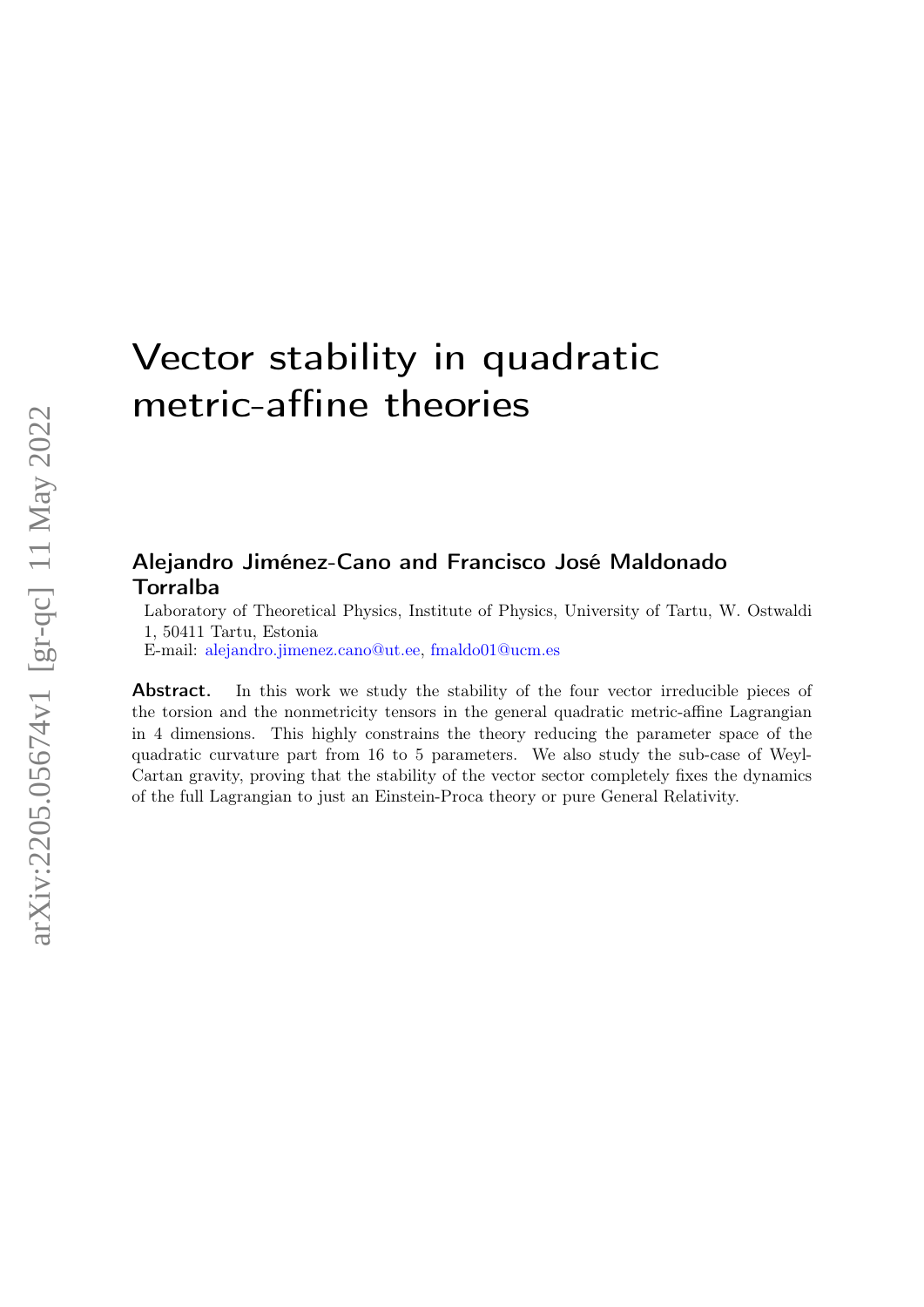## Contents

| 1        | Introduction                                                   | $\mathbf{1}$     |
|----------|----------------------------------------------------------------|------------------|
| $\bf{2}$ | The metric-affine framework                                    | $\bf{3}$         |
|          | Geometrical tools<br>2.1                                       | 3                |
|          | Quadratic metric-affine Lagrangian<br>$2.2^{\circ}$            | $\overline{4}$   |
| 3        | Vector sector of quadratic MAG with propagating spin-1 fields  | $\bf{5}$         |
|          | Constraints on the parameters from the Riemannian limit<br>3.1 | $\boldsymbol{6}$ |
|          | Convenient basis of operators<br>3.2                           | $\boldsymbol{6}$ |
|          | Independent healthiness of the spin-1 fields<br>3.3            | $\overline{7}$   |
|          | Additional stability conditions from the mixed sector<br>3.4   | 8                |
|          | Analysis of the kinetic matrix<br>3.5                          | 9                |
|          | Implications of a propagating axial torsion<br>3.5.1           | 10               |
|          | 3.5.2 Purely vector MAG with three propagating spin-1 fields   | 11               |
|          | Purely vector MAG with two propagating spin-1 fields<br>3.5.3  | 11               |
|          | 4 General quadratic Weyl-Cartan with propagating vector fields | 12               |
|          | Pure vector sector of quadratic Weyl-Cartan<br>4.1             | 13               |
|          | Implications in the full quadratic Weyl-Cartan<br>4.2          | 14               |
| 5        | <b>Final discussion</b>                                        | 15               |
|          | A Full expressions of the 1-vector restrictions                | 17               |
|          | B Review of results in the metric-compatible case              | 17               |

## <span id="page-1-0"></span>1 Introduction

There is no doubt that the Theory of General Relativity (GR) is one of the most successful theories in Physics, due to its mathematical robustness and its numerous predictions that agree with experimental data [\[1,](#page-19-0) [2\]](#page-19-1). For instance, gravitational waves, which were predicted by the theory over a hundred years ago, are still being measured for the first time in our days [\[3\]](#page-19-2). Nevertheless, some cosmological and astrophysical phenomena cannot be explained in the GR framework with just the matter content of the Standard Model of Particle Physics. For example, the Cosmic Microwave Background does not fit the GR predictions with baryonic matter [\[4\]](#page-19-3).

These problems are solved assuming GR as the correct gravitational framework and modelling the accelerated expansion with a new type of energy (dark energy) in the form of a cosmological constant [\[5\]](#page-19-4), and the rotation curves by adding a new form of matter, which interacts weakly and gravitationally, which is known as cold dark matter.

Another perspective to tackle these and other problems is assuming that GR receives some modifications at the appropriate scales. We know from the Lovelock theorem that any Lorentz invariant four-dimensional local modification of the Einstein-Hilbert action of GR necessarily introduces new degrees of freedom (d.o.f.'s) at low energies [\[6\]](#page-19-5). Hence, we can explore if such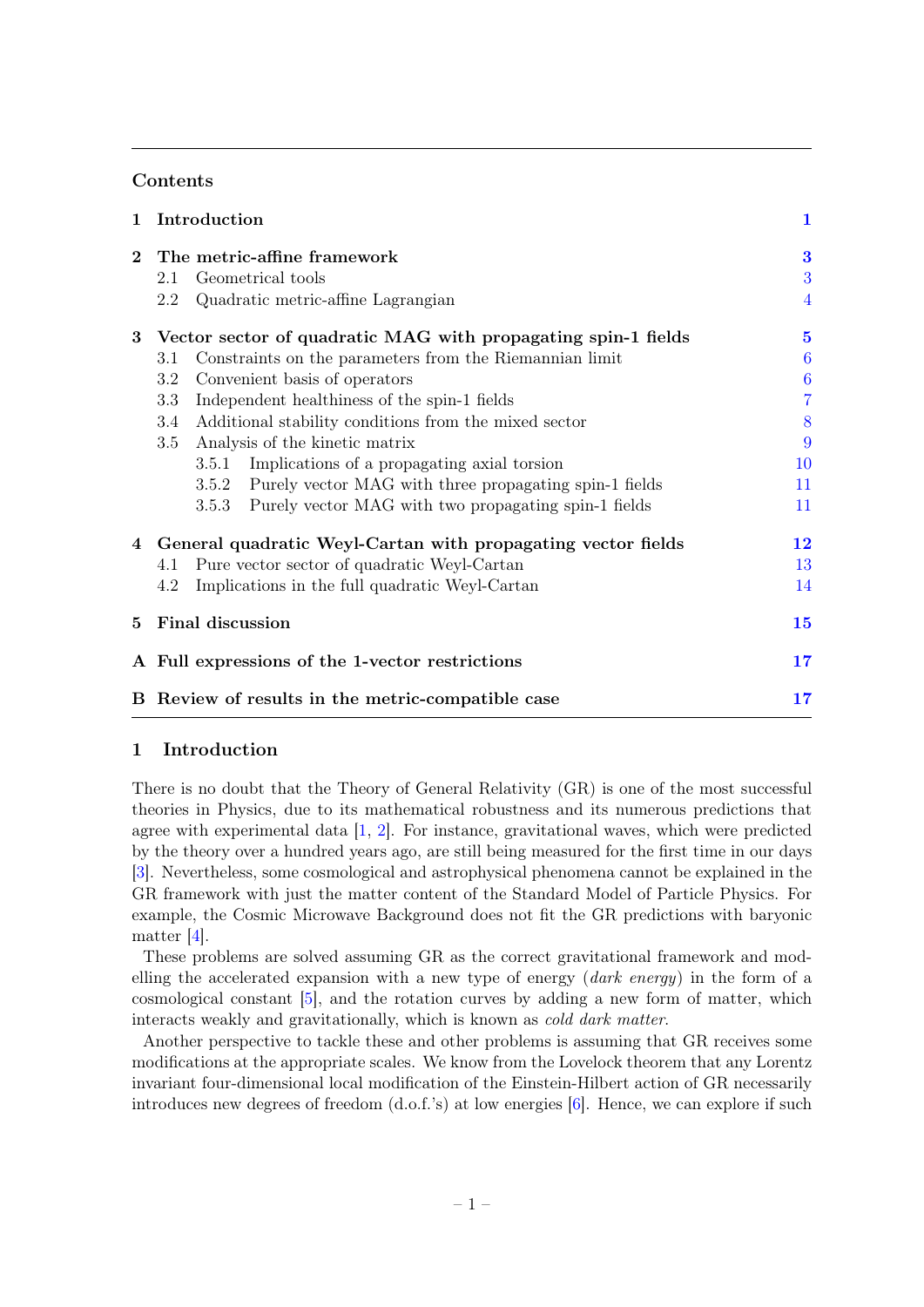d.o.f.'s can be used to model for instance dark matter or inflation. This line of thought has been explored in the literature for some modifications of GR (see e.g. [\[7–](#page-19-6)[10\]](#page-19-7)).

When exploring such modifications we have to be careful with the fact that the new propagating d.o.f.'s may have a pathological behaviour. Consequently, we need to make sure that the modified theory is stable for sensible solutions like cosmology or Minkowski.

In the present text, we will work in the framework of Metric-Affine Gauge (MAG) gravity, which arises from a gauge procedure with respect to the affine group. The resulting spacetime manifold gets equipped with a general connection not necessarily equal to the the Levi-Civita one. In this context, the torsion and the curvature tensors associated to the connection play the role of the gauge field strengths, although there is another natural tensor that one can construct by covariantizing the derivative of the metric, the nonmetricity tensor. It was shown for the simpler case of Poincaré Gauge gravity (PG), in which the nonmetricity is assumed to be zero, that the Yang-Mills-like Lagrangian does not have the appropriate Einsteinian limit  $[11]$ .<sup>[1](#page-2-0)</sup> For this reason, in PG and, by extension, in MAG, the Lagrangian is usually constructed as the most general quadratic combination in torsion, nonmetricity and curvature, and the result is known as the quadratic metric-affine Lagrangian (qMAG) [\[14–](#page-19-9)[18\]](#page-19-10) (sub-cases of which have been considered e.g. in [\[19–](#page-19-11)[21\]](#page-20-0)). For a complete review of the metric-affine framework, see  $[22]$  (see also  $[16]$ ).

We know from [\[17\]](#page-19-13) that, apart from the usual graviton, the field content of  $\alpha$ MAG around Minkowski space consists of several fields with spins from 0 to 2 and one spin-3 field. We clearly expect not all of them to be stable (see also the recent publication [\[18\]](#page-19-10)). This motivates the stability analysis of the fields involved in order to reduce the parameter space of the theory.

Some of the fields involved in qMAG are the spin-1 fields associated to the vector irreducible parts of the torsion and nonmetricity, namely the axial vector and trace of the torsion, and the two traces of the nonmetricity. The goal of this paper is to study the conditions for the stable propagation of these four vector fields. Some of the questions we will address in this text are: Is there any sub-case of qMAG containing just the GR term and stable terms for some of these four vectors? Can the four vectors propagate safely?

In the second part of the paper we will use essentially the same techniques to analyze the Weyl-Cartan restriction of qMAG, in which the entire nonmetricity has been reduced to just one of its traces.

This article is structured as follows. In Section [2](#page-3-0) we cover some basic aspects about metricaffine gravity: Section [2.1](#page-3-1) reviews the geometrical framework of metric-affine theories, and later in Section [2.2,](#page-4-0) we introduce the qMAG Lagrangian, which is the base of our study, as well as a convenient splitting of it. In Section [3](#page-5-0) we study the conditions for the stable propagation of the spin-1 fields contained in the vector irreducible parts of the torsion and nonmetricity for the purely vector sector of qMAG. In Section [4](#page-12-0) we apply our results from the general qMAG to the subclass after the evaluation in a Weyl-Cartan geometry. Finally, we collect and discuss our results in Section [5.](#page-15-0) At the end we include Appendix [A](#page-17-0) containing the expressions of the isolated vector sectors in the general case of qMAG, and Appendix [B](#page-17-1) in which we summarize the case of quadratic Poincaré Gauge gravity for completeness.

#### Notation and conventions

We will use the mostly minus signature for the metric  $(+, -, -, -)$  and the natural units c = 1. We also introduce the notation  $H_{(\mu\nu)} := \frac{1}{2!} (H_{\mu\nu} + H_{\nu\mu})$  and  $H_{[\mu\nu]} := \frac{1}{2!} (H_{\mu\nu} - H_{\nu\mu})$ ,

<span id="page-2-0"></span><sup>&</sup>lt;sup>1</sup>Notice that the Einsteinian limit can be recovered by constructing a Yang-Mills theory in 5 dimensions (MacDowell-Mansouri formulation) [\[12,](#page-19-14) [13\]](#page-19-15).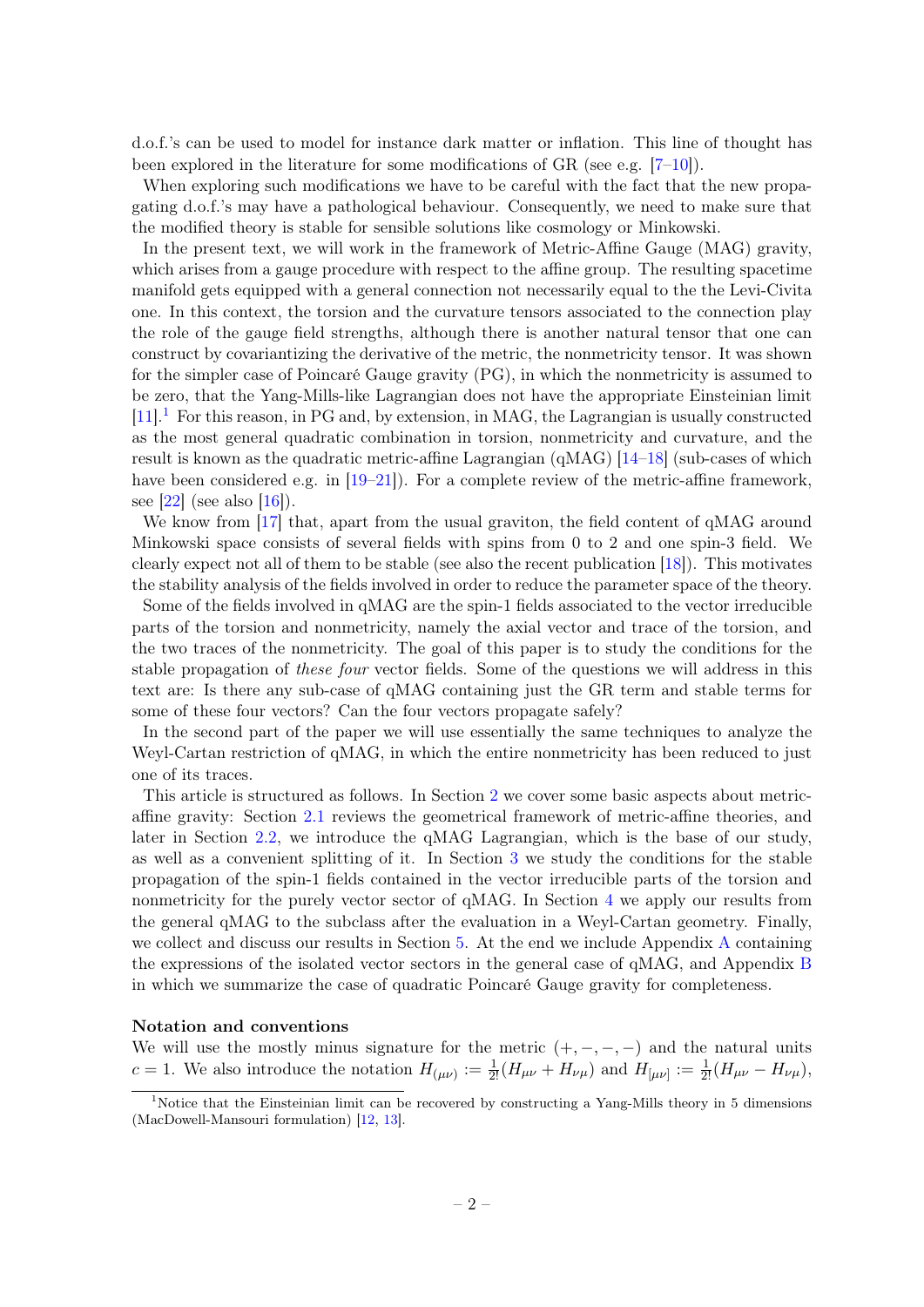and analogously for an object with n indices  $(2! \rightarrow n!)$ . For the covariant derivative, the curvature, the torsion and the nonmetricity we use the definitions  $(2.1)$ ,  $(2.2)$ ,  $(2.5)$  and [\(2.7\)](#page-3-5), respectively. A ring will be employed to denote objects associated to the Levi-Civita connection  $(\mathring{\Gamma}_{\mu\nu}, \mathring{R} ...)$ , a tilde for those that correspond to a metric-compatible torsionful connection  $(\tilde{\Gamma}_{\mu\nu}^{\ \rho}, \tilde{R}, \tilde{\mathcal{H}}...)$  and a hat for Weyl-Cartan connections  $(\tilde{\Gamma}_{\mu\nu}^{\ \rho}, \hat{R}...)$ ; by extension, we will also employ these same symbols to indicate that a certain Lagrangian has been evaluated in one of these types of connections:  $\mathcal{L}(\Gamma) := \mathcal{L}(\tilde{\Gamma}), \tilde{\mathcal{L}}(\Gamma) := \mathcal{L}(\tilde{\Gamma})$  and  $\mathcal{L}(\Gamma) := \mathcal{L}(\tilde{\Gamma}).$ 

## <span id="page-3-0"></span>2 The metric-affine framework

#### <span id="page-3-1"></span>2.1 Geometrical tools

Consider a smooth manifold equipped with a linear connection  $(M, \Gamma_{\mu\nu})$ . Such a connection can be seen as a way of comparing vectors at two arbitrary distinct points connected by a curve, which is understood as a notion of "parallelism". The connection defines a covariant derivative operator that acts on tensors as follows

<span id="page-3-2"></span>
$$
\nabla_{\rho} H_{\mu}{}^{\nu} = \partial_{\rho} H_{\mu}{}^{\nu} + \Gamma_{\rho\sigma}{}^{\nu} H_{\mu}{}^{\sigma} - \Gamma_{\rho\mu}{}^{\sigma} H_{\sigma}{}^{\nu} . \tag{2.1}
$$

The associated curvature tensor is given in components by

<span id="page-3-3"></span>
$$
R_{\mu\nu\rho}{}^{\lambda} := 2 \big( \partial_{[\mu} \Gamma_{\nu]\rho}{}^{\lambda} + \Gamma_{[\mu]\sigma}{}^{\lambda} \Gamma_{|\nu]\rho}{}^{\sigma} \big), \tag{2.2}
$$

which has two independent contractions, respectively, the Ricci tensor and the homothetic curvature:

<span id="page-3-6"></span>
$$
R_{\mu\nu} \coloneqq R_{\mu\lambda\nu}{}^{\lambda},\tag{2.3}
$$

$$
\mathcal{P}_{\mu\nu} \coloneqq R_{\mu\nu\lambda}{}^{\lambda} \qquad = \frac{1}{2} (\partial_{\mu} Q_{\nu} - \partial_{\nu} Q_{\mu}). \tag{2.4}
$$

Another tensorial object associated to the connection is the torsion tensor,

<span id="page-3-4"></span>
$$
T_{\mu\nu}{}^{\rho} \coloneqq 2\Gamma_{[\mu\nu]}{}^{\rho},\tag{2.5}
$$

whose trace is given by

$$
T_{\mu} := T_{\mu\rho}{}^{\rho} \,. \tag{2.6}
$$

If we now add a metric to the geometry,  $(M, g_{\mu\nu}, \Gamma_{\mu\nu}{}^{\rho})$ , which will allow to measure distances and angles in the manifold, it is possible to define a new object called nonmetricity tensor,

<span id="page-3-5"></span>
$$
Q_{\rho\mu\nu} := -\nabla_{\rho} g_{\mu\nu} \,, \tag{2.7}
$$

which has two independent traces that can be encoded in the objects:

$$
Q_{\mu} := g^{\nu \rho} Q_{\mu \nu \rho} , \qquad A_{\mu} := g^{\nu \rho} \left( Q_{\nu \rho \mu} - \frac{1}{4} Q_{\nu} g_{\rho \mu} \right) . \tag{2.8}
$$

Furthermore, the Levi-Civita tensor of the metric  $\mathcal{E}_{\mu\nu\rho\lambda} \coloneqq 4! \delta_{\mu}^{[1} \delta_{\nu}^2 \delta_{\rho}^3 \delta_{\lambda}^{4]}$  $\sqrt[4]{3}\sqrt{|g|}$  (i.e., the canonical volume form) establishes a Hodge duality between p-forms and  $(4-p)$ -forms for all p's. In particular, this associates the totally antisymmetric part of the torsion with an axial vector:

$$
S_{\mu} := \frac{1}{2} T^{\nu \rho \lambda} \mathcal{E}_{\nu \rho \lambda \mu} \,. \tag{2.9}
$$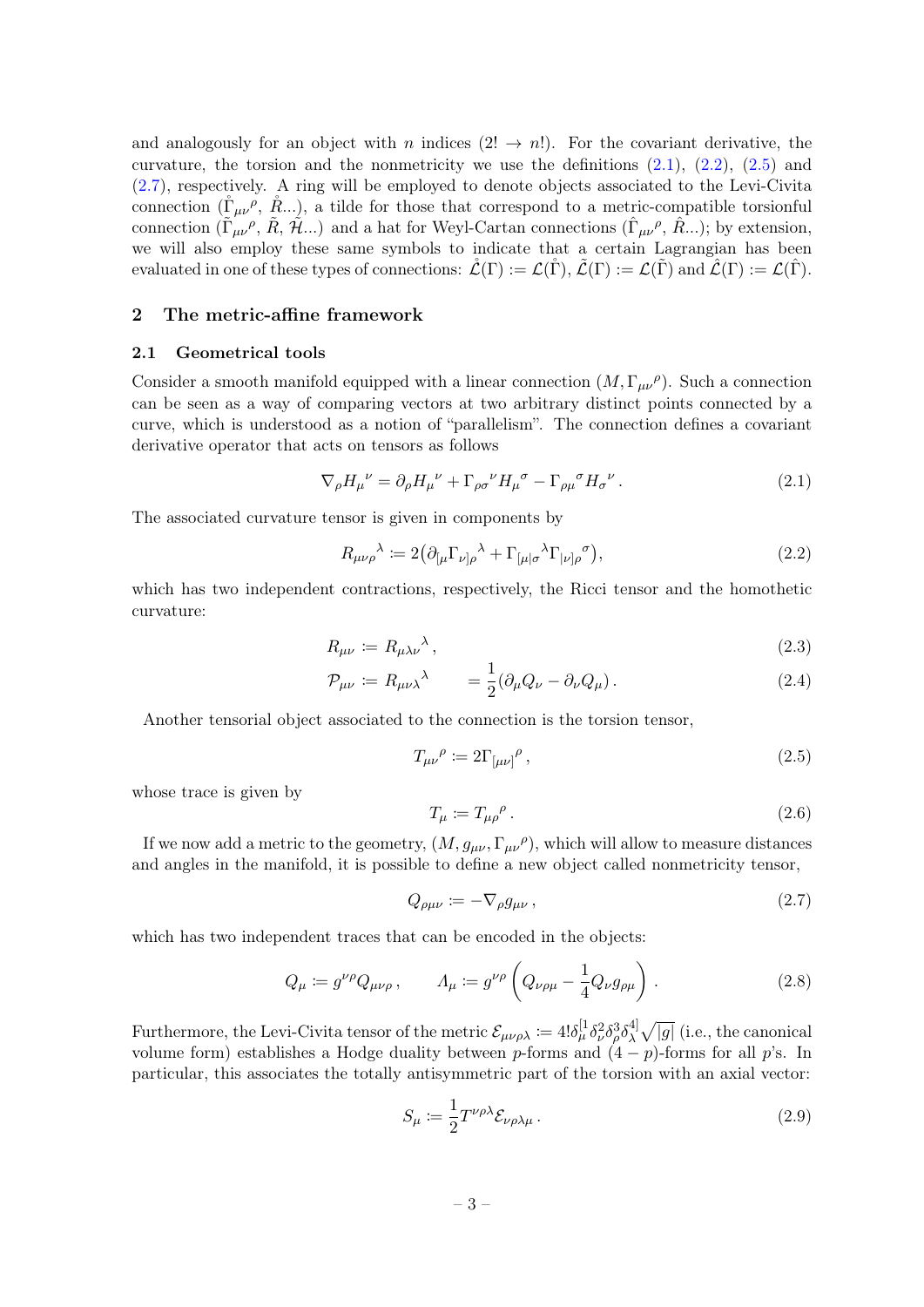As a result of all of this, the torsion and the nonmetricity can be expressed as:

$$
T_{\mu\nu}^{\ \rho} = \frac{2}{3}T_{\left[\mu\right.}\delta^{\rho}_{\nu\left.\right]} - \frac{1}{3}\mathcal{E}_{\mu\nu}^{\ \rho\lambda}S_{\lambda} + \mathfrak{t}_{\mu\nu}^{\ \rho}\,,\tag{2.10}
$$

$$
Q_{\mu\nu\rho} = \frac{1}{4} Q_{\mu} g_{\nu\rho} + \frac{1}{9} \left[ 4A_{(\nu} g_{\rho)\mu} - A_{\mu} g_{\nu\rho} \right] + \mathsf{q}_{\mu\nu\rho} \,. \tag{2.11}
$$

These are implicit definitions for the tracefree tensorial parts  $t_{\mu\nu}{}^{\rho}$  and  $q_{\mu\nu\rho}$ .

In addition, the metric also allows to construct another trace for the curvature, which we will call co-Ricci tensor,

$$
\mathcal{C}_{\mu}{}^{\nu} \coloneqq g^{\rho \lambda} R_{\mu \rho \lambda}{}^{\nu} \,, \tag{2.12}
$$

as well as a one scalar and one pseudo-scalar quantities

$$
R \coloneqq g^{\mu\nu} R_{\mu\nu}, \qquad \mathcal{H} \coloneqq \mathcal{E}_{\mu\nu\rho\lambda} R^{\mu\nu\rho\lambda} \,. \tag{2.13}
$$

Finally, it is worth recalling that any metric induces naturally a connection over the manifold, called the Levi-Civita connection (for it and its associated objects we use the notation  $\mathring{\Gamma}_{\mu\nu}{}^{\rho}$ ,  $R_{\mu\nu\rho}^{\lambda}$  and  $\mathring{\nabla}_{\mu}$ . This connection is uniquely determined by the torsion-free  $(T_{\mu\nu}^{\rho} = 0)$  and the metric-compatibility  $(Q_{\mu\nu\rho} = 0)$  conditions, as can be immediately deduced from the identity

$$
\Gamma_{\mu\nu}{}^{\rho} - \mathring{\Gamma}_{\mu\nu}{}^{\rho} = \Xi_{\mu\nu}{}^{\rho}, \qquad \text{where} \qquad 2g_{\sigma\rho}\Xi_{\mu\nu}{}^{\sigma} := T_{\mu\nu\rho} + T_{\rho\mu\nu} - T_{\nu\rho\mu} + Q_{\mu\nu\rho} + Q_{\nu\rho\mu} - Q_{\rho\mu\nu}.
$$
\n(2.14)

Here  $\Xi_{\mu\nu}^{\rho}$  is called distorsion tensor and allows to expand the curvature of the general connection in terms of the Levi-Civita Riemann tensor:

<span id="page-4-2"></span>
$$
R_{\mu\nu\rho}{}^{\lambda} = \mathring{R}_{\mu\nu\rho}{}^{\lambda} + 2\mathring{\nabla}_{[\mu} \Xi_{\nu]\rho}{}^{\lambda} + 2\Xi_{[\mu]\sigma}{}^{\lambda} \Xi_{|\nu]\rho}{}^{\sigma}.
$$
 (2.15)

#### <span id="page-4-0"></span>2.2 Quadratic metric-affine Lagrangian

Consider now a metric-affine theory of the type

$$
S_{\rm MAG}[g_{\mu\nu}, \Gamma_{\mu\nu}{}^{\rho}] = \int \mathcal{L}_{\rm MAG}(g_{\mu\nu}, T_{\mu\nu}{}^{\rho}, Q_{\mu\nu\rho}, R_{\mu\nu\rho}{}^{\lambda}) \sqrt{|g|} d^4 x. \tag{2.16}
$$

For the gravitational Lagrangian we choose the most general one fulfilling the following requirements: (1) it only contains algebraic invariants depending on the curvature, the torsion and the nonmetricity tensor (in addition to the cosmological constant term); (2) its terms are at most quadratic in these quantities; (3) no odd-parity invariants are considered. The resulting Lagrangian can be parameterized as

<span id="page-4-3"></span>
$$
2\kappa \mathcal{L}_{\text{MAG}} := -2\kappa \Lambda + a_0 R + a_1 t_{\mu\nu\rho} t^{\mu\nu\rho} + a_2 T_{\mu} T^{\mu} + a_3 S_{\mu} S^{\mu} + b_1 \mathsf{q}_{\mu\nu\rho} \mathsf{q}^{\mu\nu\rho} + b_2 \mathsf{q}_{\mu\nu\rho} \mathsf{q}^{\rho\mu\nu} + b_3 Q_{\mu} Q^{\mu} + b_4 \Lambda_{\mu} \Lambda^{\mu} + b_5 Q_{\mu} \Lambda^{\mu} + c_1 \mathsf{q}_{\mu\nu\rho} t^{\mu\nu\rho} + c_2 Q_{\mu} T^{\mu} + c_3 \Lambda_{\mu} T^{\mu} + \ell^2 \Big[ R^{\mu\nu\rho\lambda} \big( d_1 R_{\mu\nu(\rho\lambda)} + d_2 R_{\mu\nu[\rho\lambda]} + d_3 R_{\mu(\rho\lambda)\nu} + d_4 R_{\mu[\rho\lambda]\nu} + d_5 R_{\rho\lambda\mu\nu} \big) + R^{\mu\nu} (d_6 R_{(\mu\nu)} + d_7 R_{[\mu\nu]}) + C^{\mu\nu} (d_8 R_{(\mu\nu)} + d_9 R_{[\mu\nu]}) + C^{\mu\nu} (d_{10} C_{(\mu\nu)} + d_{11} C_{[\mu\nu]}) + \mathcal{P}^{\mu\nu} (d_{12} R_{\mu\nu} + d_{13} C_{\mu\nu} + d_{14} \mathcal{P}_{\mu\nu}) + d_{15} R^2 + d_{16} \mathcal{H}^2 \Big], \tag{2.17}
$$

<span id="page-4-1"></span><sup>&</sup>lt;sup>2</sup>Although  $t_{\mu\nu}$ <sup> $\rho$ </sup> is an irreducible part of the torsion under the pseudo-orthogonal group,  $q_{\mu\nu\rho}$  admits a decomposition into two irreducible parts. However, such a splitting will not be relevant for our analysis.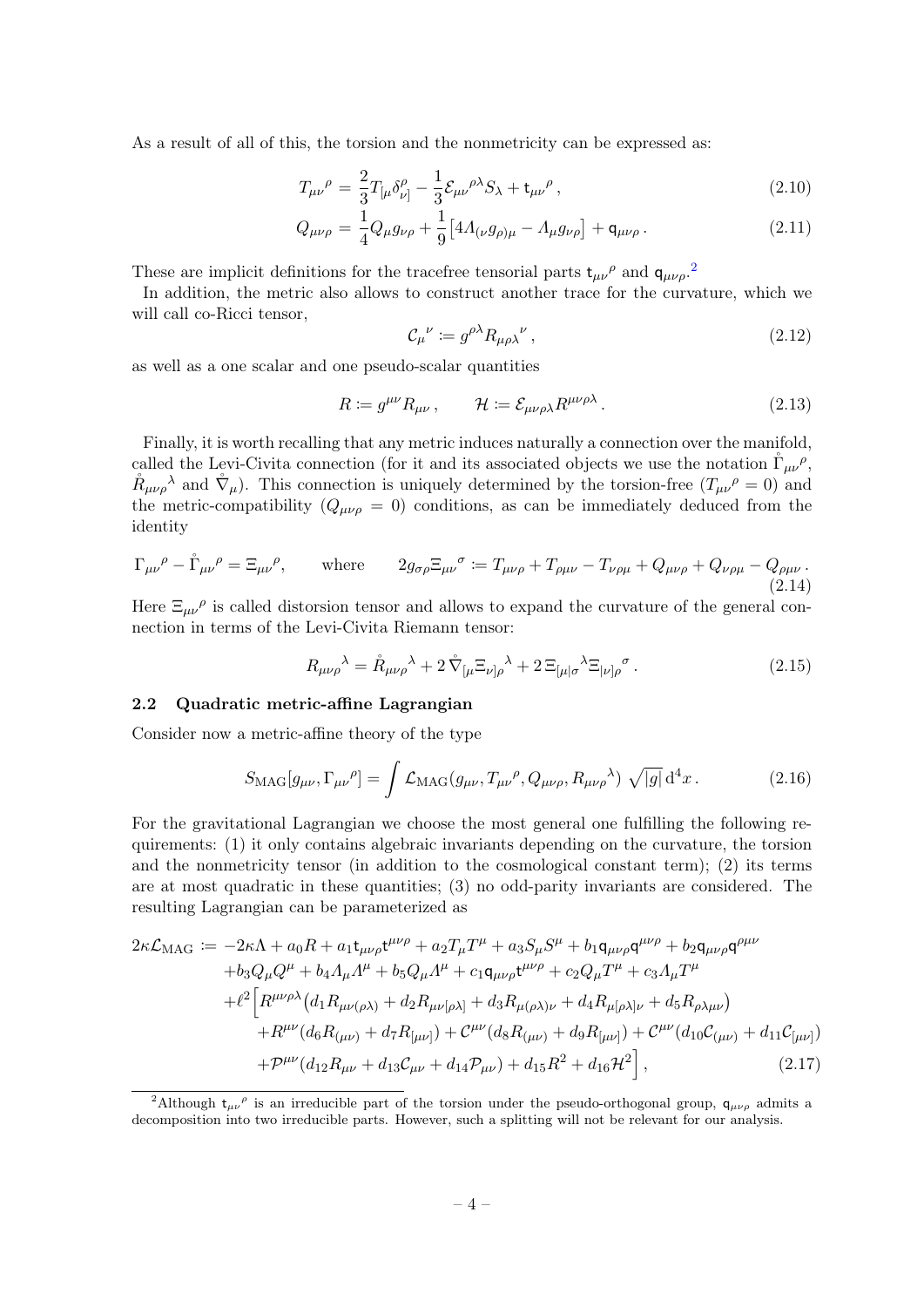where  $\kappa \coloneqq 8\pi G$  is the Einstein constant,  $\Lambda$  is the cosmological constant,  $\ell$  is a parameter with dimensions  $[\ell] = L$ , and the rest of the parameters  $(a_0, a_1, ..., a_3, b_1, ..., b_5, c_1, ..., c_3, d_1, ..., d_{16})$ are dimensionless.

After performing the post-Riemannian decomposition [\(2.15\)](#page-4-2), the general Lagrangian [\(2.17\)](#page-4-3) can be split as follows:

<span id="page-5-2"></span>
$$
\mathcal{L}_{\text{MAG}} = \mathcal{L}_{\text{GR}} + \mathcal{L}_{\dot{R}\dot{R}} + \mathcal{L}_{\text{v}} + \mathcal{L}_{\ast} \,, \tag{2.18}
$$

where

$$
\mathcal{L}_{GR} \coloneqq -\Lambda + \frac{a_0}{2\kappa} \mathring{R},\tag{2.19}
$$

$$
\mathcal{L}_{\mathring{R}\mathring{R}} := \frac{\ell^2}{2\kappa} \left[ d_{15} \mathring{R}^2 + (d_6 - d_8 + d_{10}) \mathring{R}_{\mu\nu} \mathring{R}^{\mu\nu} + \left( d_2 - \frac{d_4}{2} + d_5 \right) \mathring{R}_{\mu\nu\rho\lambda} \mathring{R}^{\mu\nu\rho\lambda} \right],
$$
 (2.20)

 $\mathcal{L}_{\mathbf{v}}$  is the part that depends exclusively on the vector variables  $\{T_{\mu}, S_{\mu}, Q_{\mu}, \Lambda_{\mu}\}\$ and  $\mathcal{L}_{*}$  is the remaining piece, which contains the terms involving only the tensor variables  $\{q_{\mu\nu\rho}, t_{\mu\nu}{}^{\rho}\}\$ and their couplings to the vectors. Moreover, it will be also convenient to further expand the pure vector sector as follows:

$$
\mathcal{L}_{\mathbf{v}} = \mathcal{L}_{T} + \mathcal{L}_{S} + \mathcal{L}_{Q} + \mathcal{L}_{A} + \mathcal{L}_{\mathbf{v}, \text{mix}} \tag{2.21}
$$

with

<span id="page-5-3"></span>
$$
\mathcal{L}_T := \mathcal{L}_v |_{S_\mu = Q_\mu = \Lambda_\mu = 0},
$$
\n
$$
\mathcal{L}_S := \mathcal{L}_v |_{T_\mu = Q_\mu = \Lambda_\mu = 0},
$$
\n
$$
\mathcal{L}_Q := \mathcal{L}_v |_{S_\mu = T_\mu = \Lambda_\mu = 0},
$$
\n
$$
\mathcal{L}_\Lambda := \mathcal{L}_v |_{S_\mu = T_\mu = Q_\mu = 0},
$$
\n(2.22)

and  $\mathcal{L}_{v, mix}$  being the sector containing interactions between the different vectors.

For future purposes we also introduce the metric-affine Gauss-Bonnet invariant

$$
\mathcal{L}_{GB} := 3! R_{\mu\nu}^{\mu\nu} R_{\rho\lambda}^{\rho\lambda} = R^2 - (R_{\mu\nu} - C_{\mu\nu}) (R^{\nu\mu} - C^{\nu\mu}) + R_{\mu\nu\rho\lambda} R^{\rho\lambda\mu\nu}, \tag{2.23}
$$

which is guaranteed to be a boundary term if  $\Lambda_{\mu} = 0 = \mathbf{q}_{\mu\nu\rho}$  [\[23\]](#page-20-2) (in particular, in Poincaré and Weyl-Cartan gravity).

#### <span id="page-5-0"></span>3 Vector sector of quadratic MAG with propagating spin-1 fields

Here we are going to perform a general analysis under the restrictions  $q_{\mu\nu\rho} = t_{\mu\nu}{}^{\rho} = 0$ , i.e., we will ignore L∗, and focus on the propagation of the spin-1 fields contained in the vector variables  $T_{\mu}$ ,  $S_{\mu}$ ,  $Q_{\mu}$  and  $\Lambda_{\mu}$ .<sup>[3](#page-5-1)</sup>

<span id="page-5-1"></span><sup>&</sup>lt;sup>3</sup>As shall be seen in the following, after imposing the stability conditions on the vector sector, it can be checked that the truncation  $q_{\mu\nu\rho} = t_{\mu\nu}{}^{\rho} = 0$  is not consistent in the sense that we cannot ensure the stability of these vectors in the general case (with both non-vanishing  $q_{\mu\nu\rho}$  and  $t_{\mu\nu}^{\rho}$ ). Nevertheless, the conditions that we will obtain are necessary for the avoidance of ghosts.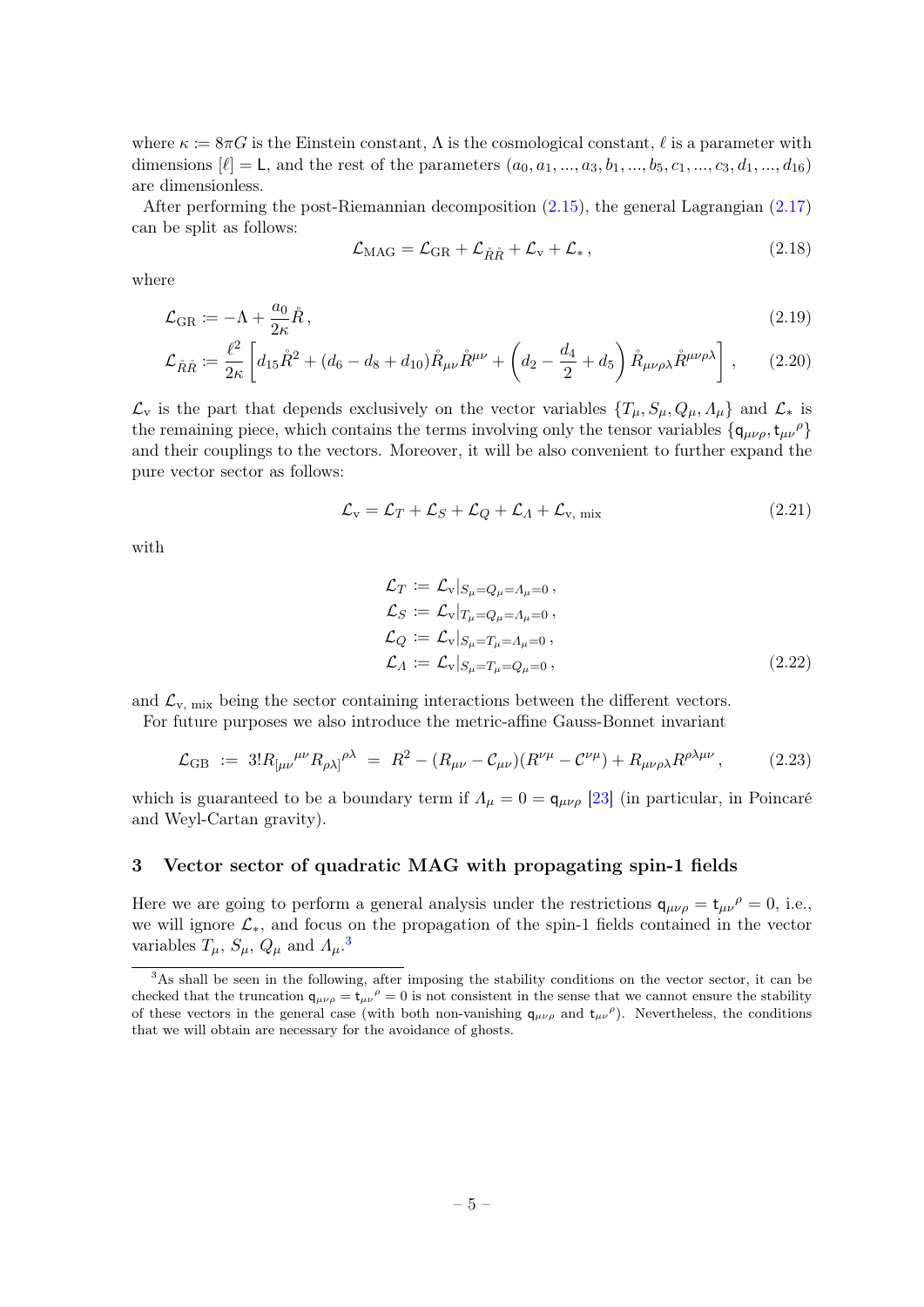#### <span id="page-6-0"></span>3.1 Constraints on the parameters from the Riemannian limit

When setting the torsion and nonmetricity to zero in  $(2.18)$ , only the first two terms survive, and these can be rearranged as

$$
2\kappa \left(\mathcal{L}_{GR} + \mathcal{L}_{\mathring{R}\mathring{R}}\right) = -2\kappa \Lambda + a_0 \mathring{R} + \ell^2 \left[\beta \mathring{R}^2 + \alpha \mathring{R}_{\mu\nu} \mathring{R}^{\mu\nu}\right] + \ell^2 \left(d_2 - \frac{d_4}{2} + d_5\right) \mathring{\mathcal{L}}_{GB}.
$$
 (3.1)

Here we have introduced the Levi-Civita Gauss-Bonnet invariant,  $\mathring{\mathcal{L}}_{GB} := \mathcal{L}_{GB}|_{\Gamma=\hat{\Gamma}}$ , which can be dropped since we are working in four dimensions, and the parameters

$$
\beta := d_{15} - d_2 + \frac{d_4}{2} - d_5, \n\alpha := d_{10} + 4d_2 - 2d_4 + 4d_5 + d_6 - d_8.
$$
\n(3.2)

From now on we will work in terms of  $\alpha$  and  $\beta$  instead of  $d_2$  and  $d_6$ .

In order to avoid extra potentially pathological d.o.f.'s coming from higher curvature terms, we shall require recovering just the Einstein-Hilbert Lagrangian when torsion and nonmetricity are zero. Consequently, we have to impose[4](#page-6-2)

$$
\alpha = 0, \qquad \beta = 0. \tag{3.3}
$$

These conditions are equivalent to the eliminations.

<span id="page-6-3"></span>
$$
(I) := \begin{cases} d_6 \to -d_{10} - 4d_2 + 2d_4 - 4d_5 + d_8, \\ d_2 \to d_{15} - d_5 + \frac{d_4}{2}. \end{cases} \tag{3.4}
$$

#### <span id="page-6-1"></span>3.2 Convenient basis of operators

In order to have more compact expressions, we will define the symmetric and antisymmetric derivatives of a covector  $V_{\mu}$  with respect to the Levi-Civita connection as

$$
{}^{V}H_{\mu\nu} := 2\mathring{\nabla}_{(\mu}V_{\nu)}, \qquad {}^{V}F_{\mu\nu} := 2\mathring{\nabla}_{[\mu}V_{\nu]} \quad (\equiv 2\partial_{[\mu}V_{\nu]}). \tag{3.5}
$$

In addition, we will use  $V_H$  for the trace of  $V_{H\mu\nu}$ , i.e., for the divergence of the vectors:  ${}^V H = 2 \overset{\circ}{\nabla}_\mu V^\mu$ . This kind of notation makes it easier to express the safe interactions of a single vector field, which are given in [\[25\]](#page-20-3).

Let  $V_\mu$  and  $W_\mu$  be two arbitrary but different elements of  $\{T_\mu, S_\mu, Q_\mu, \Lambda_\mu\}$ . It can be shown that the terms with field and derivative content  $VVV\tilde{\nabla}$  are connected via a boundary term and, similarly, those of the type  $VVW\tilde{\nabla}$  can be split into two families of terms related via boundary terms. The explicit expressions for these three boundary terms are:

$$
2\mathring{\nabla}_{\mu}(V^{\mu}V_{\nu}V^{\nu}) = {}^{V}H V_{\nu}V^{\nu} + 2{}^{V}H_{\mu\nu}V^{\mu}V^{\nu}, \qquad (3.6)
$$

$$
2\mathring{\nabla}_{\mu}(W^{\mu}V_{\nu}V^{\nu}) = {}^{W}H V_{\nu}V^{\nu} + 2({}^{V}H_{\mu\nu} + {}^{V}F_{\mu\nu})W^{\mu}V^{\nu}, \qquad (3.7)
$$

$$
2\mathring{\nabla}_{\mu}(V^{\mu}W_{\nu}V^{\nu}) = {}^{V}\!HW_{\nu}V^{\nu} + {}^{W}\!H_{\mu\nu}V^{\mu}V^{\nu} + ({}^{V}\!H_{\mu\nu} - {}^{V}\!F_{\mu\nu})W^{\mu}V^{\nu}, \qquad (3.8)
$$

which allow to perform the elimination of the terms containing the symmetric parts in favour of the divergences <sup>V</sup>H and the antisymmetric parts <sup>V</sup>F<sub> $\mu\nu$ </sub>, so that we just keep the invariants of the types:

$$
\{ {}^{V}\!H V_{\nu} V^{\nu}, {}^{W}\!H V_{\nu} V^{\nu}, {}^{V}\!H W_{\nu} V^{\nu}, {}^{V}\!F_{\mu\nu} W^{\mu} V^{\nu} \}.
$$
 (3.9)

<span id="page-6-2"></span><sup>&</sup>lt;sup>4</sup>In [\[24\]](#page-20-4), it was shown that relaxing these requirements to just  $\alpha = 0$ , allows for stable Poincaré theories. Such theories do not propagate spin-1 fields but an additional scalar  $\chi$  coming from the longitudinal part of the torsion trace  $(T_{\mu} = \partial_{\mu} \chi)$ .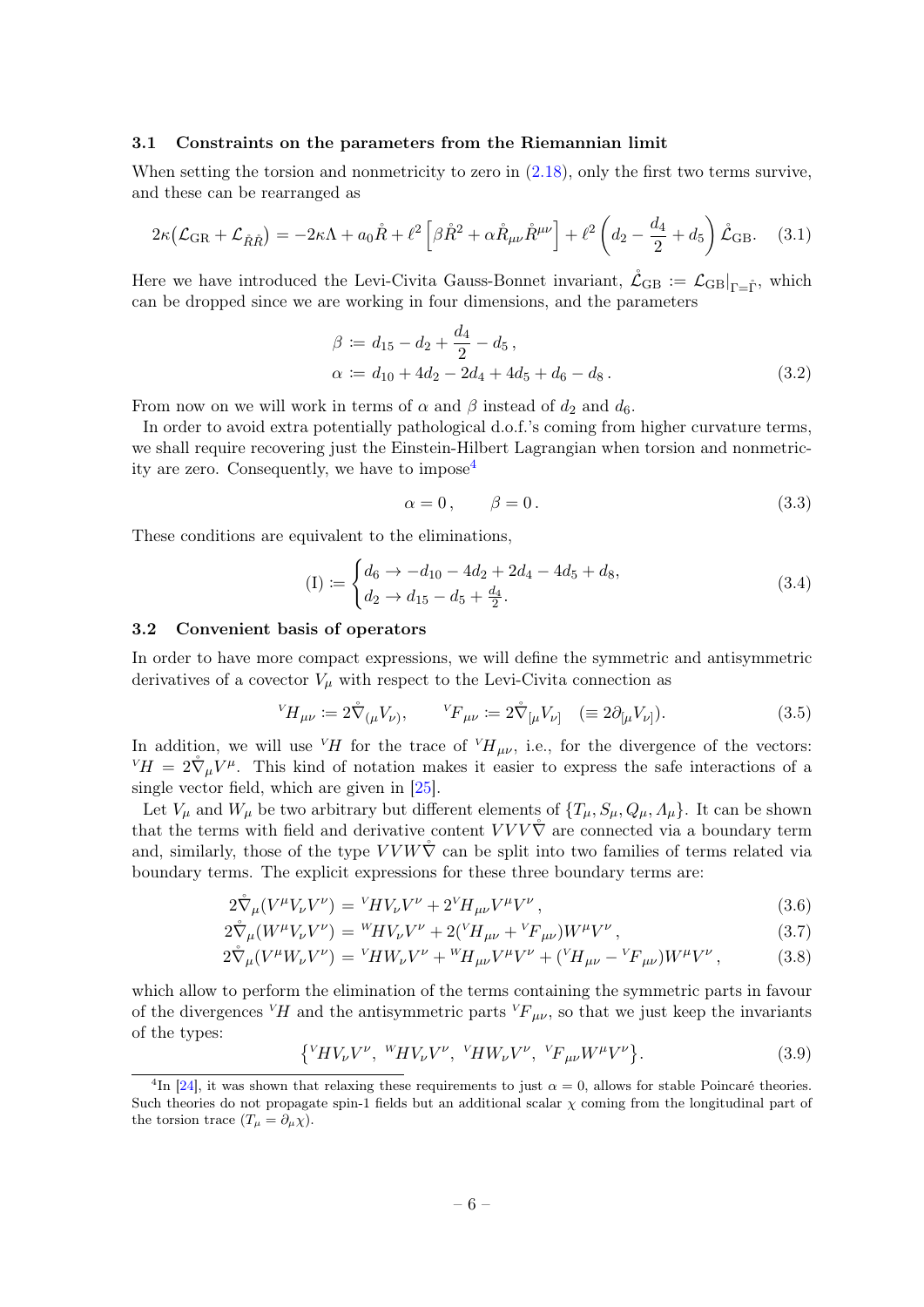Regarding the terms with content  $V W \check{\nabla} \check{\nabla}$ , the boundary term

<span id="page-7-2"></span>
$$
2\overset{\circ}{\nabla}_{\mu}\left(V^{[\mu}\overset{\circ}{\nabla}_{\nu}W^{\nu]}\right) = \frac{1}{2}\overset{\circ}{R}V_{\mu}W^{\mu} + \frac{1}{4}\left({}^{\nu}H^{W}H - {}^{\nu}H_{\mu\nu}{}^{W}H^{\mu\nu}\right) + \overset{\circ}{G}_{\mu\nu}V^{\mu}W^{\nu} + \frac{1}{4}{}^{\nu}F_{\mu\nu}{}^{W}F^{\mu\nu}
$$
(3.10)

can be used to remove the terms  $V H_{\mu\nu}{}^W H^{\mu\nu}$ .

#### <span id="page-7-0"></span>3.3 Independent healthiness of the spin-1 fields

We assume that the spin-1 part of the vectors need to propagate safely when considered independently, namely, that each of  $\mathcal{L}_T$ ,  $\mathcal{L}_S$ ,  $\mathcal{L}_Q$  and  $\mathcal{L}_\Lambda$  (defined in [\(2.22\)](#page-5-3)) must be a healthy Lagrangian for a spin-1 field. Their explicit expressions (up to boundary terms) can be found in Appendix [A.](#page-17-0) From now on, due to the reasons explained in Section [3.1,](#page-6-0) we impose  $\alpha = \beta = 0.$ 

For the case of the MAG Lagrangian, the possible stable terms for any vector  $V^{\mu}$  are of the following form [\[25\]](#page-20-3),

<span id="page-7-1"></span>
$$
\Omega_1 = \alpha_1 f \left( V_\mu V^\mu \right) + \alpha_2 V F_{\mu\nu} V^\mu + \alpha_3 \mathring{G}_{\mu\nu} V^\mu V^\nu, \tag{3.11}
$$

$$
\Omega_2 = \alpha_4 V H V_\mu V^\mu + \alpha_5 V H_{\mu\nu} V^\mu V^\nu,\tag{3.12}
$$

$$
\Omega_3 = \mathring{R} V_{\mu} V^{\mu} + \frac{1}{2} \left( {}^{V}H^2 - {}^{V}H_{\mu\nu} {}^{V}H^{\mu\nu} \right), \tag{3.13}
$$

where the  $\alpha_i$ 's are arbitrary coefficients. Regarding non-minimal couplings to curvature, observe that only the combination  $\mathring{G}_{\mu\nu}V^{\mu}V^{\nu}$  is safe. The coupling to the Ricci scalar in [\(3.13\)](#page-7-1) is pathological [\[26](#page-20-5)[–29\]](#page-20-6), as well as the other two terms,  $VH^2$  and  $VH_{\mu\nu}VH^{\mu\nu}$ , except when they appear in such a specific combination. Indeed,  $\Omega_3$  is equal to a combination of safe terms plus a total derivative due to the equality [\(3.10\)](#page-7-2) with  $V^{\mu} = W^{\mu}$ .

Now we proceed with the study of the stability of the vectors separately:

1. Trace torsion vector. In this case the restriction of the Lagrangian after imposing the substitutions  $(I)$  we introduced in  $(3.4)$ , has a Proca form,

<span id="page-7-4"></span>
$$
2\kappa \mathcal{L}_T|_{(1)} = \frac{1}{9} \ell^2 (4d_5 - d_4 + d_7 - d_9 + d_{11} - 4d_{15})^T F_{\mu\nu}{}^T F^{\mu\nu} + \left(\frac{2a_0}{3} + a_2\right) T_{\mu} T^{\mu}, \tag{3.14}
$$

and it does not contain any dangerous couplings. Of course the signs of the coefficients should be appropriate to avoid ghosts and/or tachyons, but in principle there is enough freedom in the parameters to do that.

2. Weyl trace vector. Here the situation is pretty similar to the previous one. The resulting Lagrangian is

<span id="page-7-5"></span>
$$
2\kappa \mathcal{L}_Q|_{(I)} = \frac{1}{16} \ell^2 (d_1 + d_5 + d_7 + 2d_{12} + 4d_{14} - d_{15})^Q F_{\mu\nu}{}^Q F^{\mu\nu} + \left(\frac{3a_0}{32} + b_3\right) Q_\mu Q^\mu. \tag{3.15}
$$

Notice that the stability of these two traces is in agreement with the findings in [\[30,](#page-20-7) [31\]](#page-20-8) for the 4-dimensional case.

3. Axial torsion vector. The restriction of the Lagrangian in this case is given by

<span id="page-7-3"></span>
$$
2\kappa \mathcal{L}_S|_{(I)} = \frac{1}{36} \ell^2 (-8d_5 + 2d_4 - d_7 + d_9 - d_{11} + 4d_{15})^S F_{\mu\nu}{}^S F^{\mu\nu} + \left( a_3 - \frac{a_0}{6} \right) S_\mu S^\mu -\frac{1}{9} \ell^2 (4d_5 - d_4) \mathring{G}_{\mu\nu} S^\mu S^\nu + \frac{1}{24} \ell^2 (24d_{16} - 2d_5 - d_4)^S H^2 -\frac{1}{18} \ell^2 (4d_5 - d_4) \mathring{R} S_\mu S^\mu.
$$
 (3.16)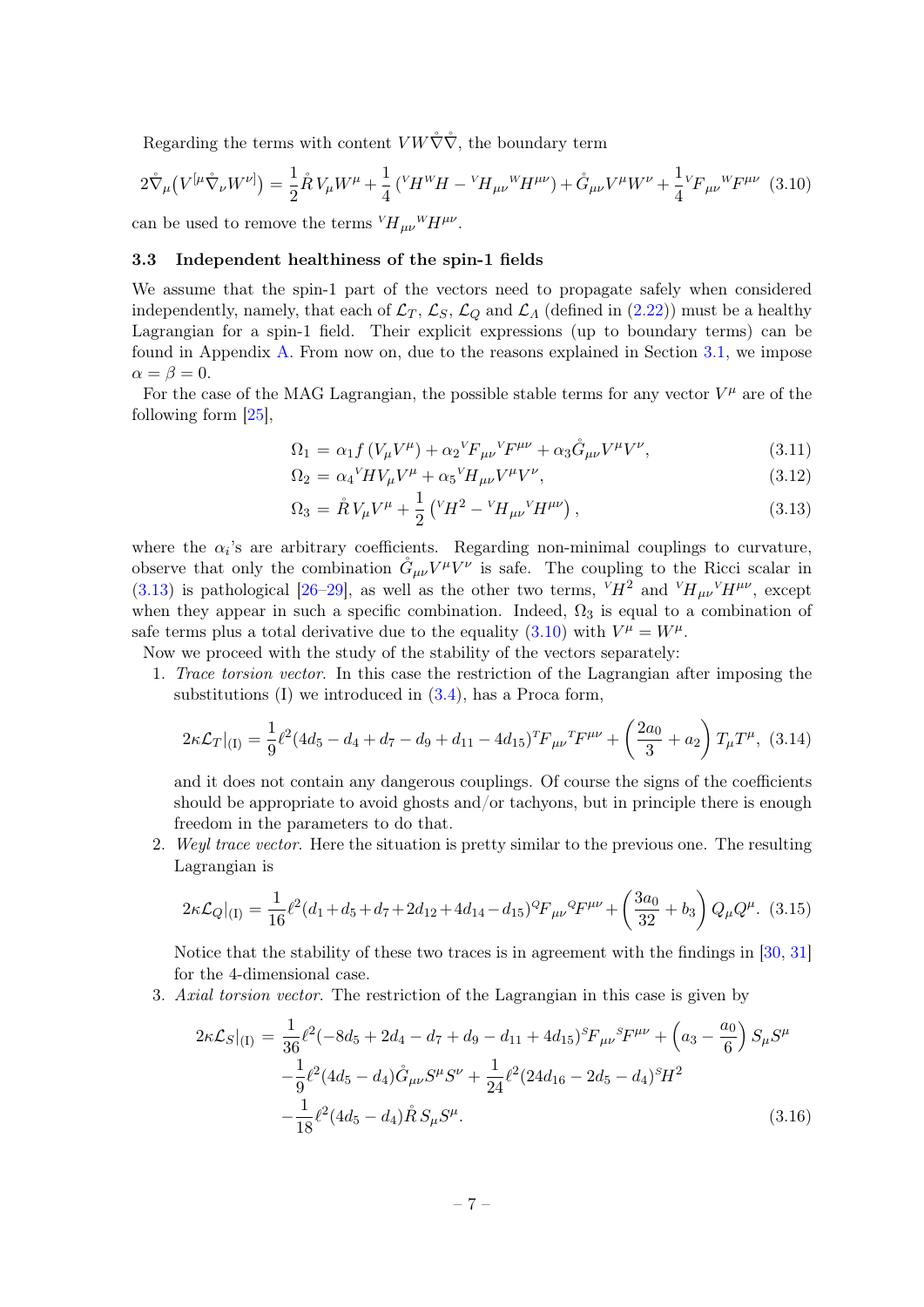The only remaining unhealthy terms are the ones related to the symmetric part of the derivative and the non-minimal coupling to the Ricci scalar. Therefore, to ensure stability we must impose

<span id="page-8-1"></span>
$$
\begin{cases} 0 = 4d_5 - d_4, \\ 0 = d_5 - 4d_{16}. \end{cases} \tag{3.17}
$$

4. Second trace of the nonmetricity. In this case, after restricting the Lagrangian, we obtain

<span id="page-8-3"></span>
$$
2\kappa \mathcal{L}_{A}|_{(I)} = \frac{1}{81} \ell^{2} (7d_{1} + 9d_{5} - d_{3} + 2d_{8} + 12d_{10} + 9d_{11} - d_{15})^{A} F_{\mu\nu}{}^{A} F^{\mu\nu}
$$
  
+  $\left(b_{4} - \frac{a_{0}}{18}\right) A_{\mu} A^{\mu} + \frac{1}{2187} \ell^{2} (36d_{1} + 18d_{3} + 33d_{8} + 78d_{10} - 8d_{15}) (A_{\mu} A^{\mu})^{2}$   
+  $\frac{1}{54} \ell^{2} (2d_{1} + d_{3} + d_{8} + 6d_{10} + 4d_{15})^{A} H^{2}$   
+  $\frac{2}{81} \ell^{2} (4d_{1} + 2d_{3} + 5d_{8} + 6d_{10} - 6d_{15}) \mathring{R} A_{\mu} A^{\mu}$   
+  $\frac{1}{9} \ell^{2} (d_{8} - 2d_{10} - 4d_{15})^{A} H \mathring{R}$   
+  $\frac{8}{81} \ell^{2} (2d_{1} + d_{3} + 4d_{8} - 7d_{15}) \mathring{G}_{\mu\nu} A^{\mu} A^{\nu}$   
-  $\frac{1}{486} \ell^{2} (24d_{1} + 12d_{3} + 17d_{8} + 62d_{10} + 4d_{15})^{A} H A_{\mu} A^{\mu}$ . (3.18)

Here, the vanishing of the coefficients of the unhealthy terms  $^{A}H^{2}$ ,  $^{A}H\overset{\circ}{R}$  and  $\overset{\circ}{R}$   $\Lambda_{\mu}\Lambda^{\mu}$ , lead to the following set of conditions:

<span id="page-8-2"></span>
$$
\begin{cases}\n0 = 2d_1 + d_3 + 8d_{10}, \n0 = d_8 - 2d_{10}, \n0 = d_{15},\n\end{cases}
$$
\n(3.19)

The stability conditions that we have imposed so far, i.e.,  $(I)$  (see  $(3.4)$ ) together with  $(3.17)$ and [\(3.19\)](#page-8-2), lead us to the following parameter eliminations in the original Lagrangian:

(II) := 
$$
\left\{ d_2 \to d_5, d_3 \to -2(d_1 + 4d_{10}), d_4 \to 4d_5, d_6 \to d_{10}, d_8 \to 2d_{10}, d_{15} \to 0, d_{16} \to \frac{1}{4}d_5 \right\}.
$$
 (3.20)

#### <span id="page-8-0"></span>3.4 Additional stability conditions from the mixed sector

After the previous analysis, only the parameters  $\{d_1, d_5, d_7, d_9, d_{10}, d_{11}, d_{12}, d_{13}, d_{14}\}$  survive for the curvature-square sector. Under these restrictions the isolated vector sectors  $(3.16), (3.14)$  $(3.16), (3.14)$  $(3.16), (3.14)$ , [\(3.15\)](#page-7-5) and [\(3.18\)](#page-8-3) become Proca Lagrangians:

$$
2\kappa \mathcal{L}_S|_{\text{(II)}} = -\frac{1}{36} \ell^2 (d_7 - d_9 + d_{11})^S F_{\mu\nu}{}^S F^{\mu\nu} + \left( a_3 - \frac{a_0}{6} \right) S_{\mu} S^{\mu} \,, \tag{3.21}
$$

$$
2\kappa \mathcal{L}_T|_{\text{(II)}} = \frac{1}{9} \ell^2 (d_7 - d_9 + d_{11})^T F_{\mu\nu}{}^T F^{\mu\nu} + \left(\frac{2a_0}{3} + a_2\right) T_{\mu} T^{\mu},\tag{3.22}
$$

$$
2\kappa \mathcal{L}_Q|_{\text{(II)}} = \frac{1}{16} \ell^2 (d_1 + d_5 + d_7 + 2d_{12} + 4d_{14})^Q F_{\mu\nu}{}^Q F^{\mu\nu} + \left(\frac{3a_0}{32} + b_3\right) Q_\mu Q^\mu, \tag{3.23}
$$

$$
2\kappa \mathcal{L}_A|_{\text{(II)}} = \frac{1}{27} \ell^2 (3d_1 + 3d_5 + 8d_{10} + 3d_{11})^A F_{\mu\nu}{}^A F^{\mu\nu} + \left(b_4 - \frac{a_0}{18}\right) A_\mu A^\mu. \tag{3.24}
$$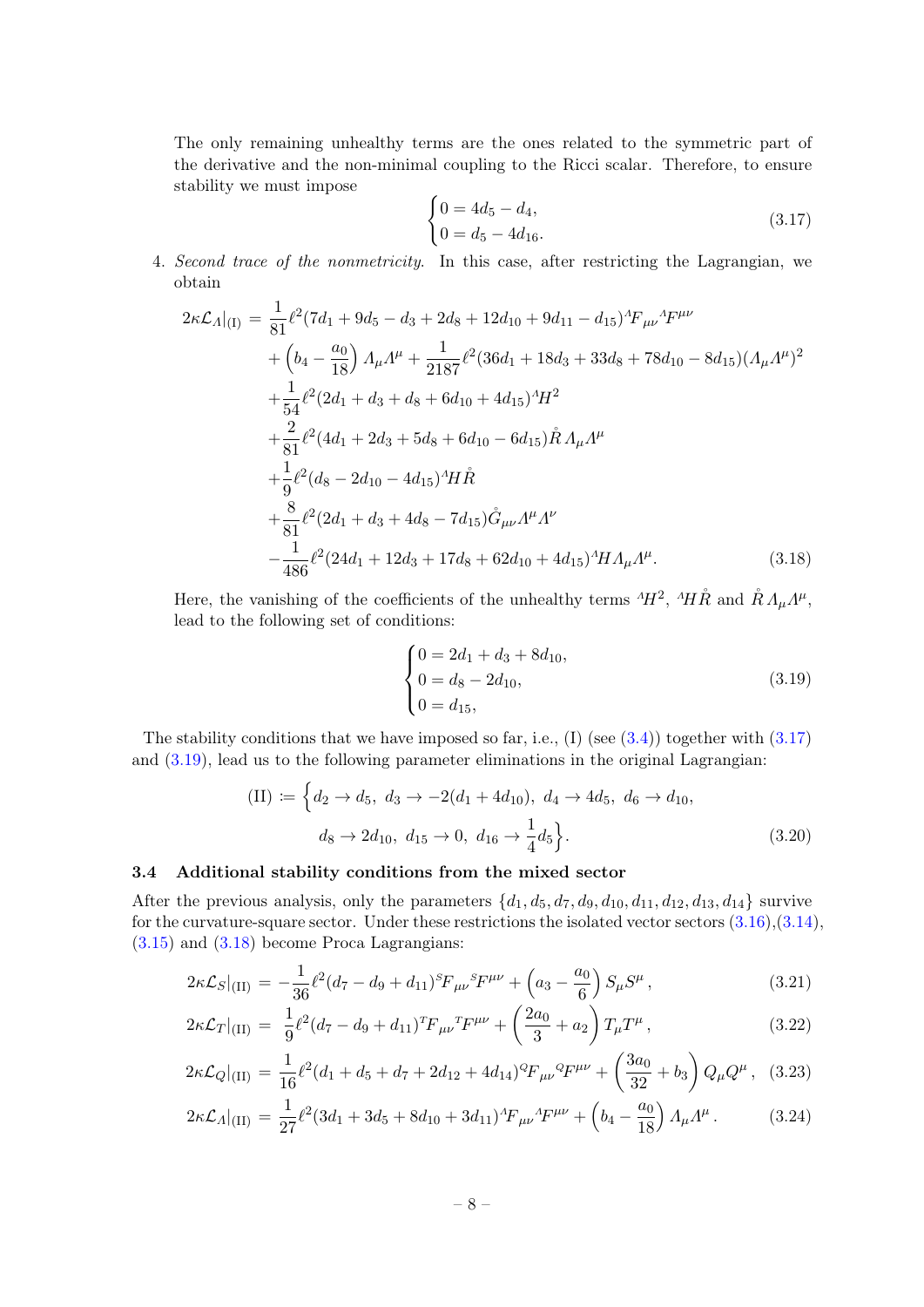If we define

$$
\gamma := d_1 + 2d_5 + 4d_{10},\tag{3.25}
$$

and use it to eliminate  $d_{10}$ , the mixed sector can be expressed:

$$
2\kappa \mathcal{L}_{v,\text{mix}}|_{(II)} =
$$
  
\n
$$
\frac{1}{12} \ell^2 (2d_5 + d_9 + 2d_{13} - 2\gamma)^A F_{\mu\nu}{}^Q F^{\mu\nu} + \frac{1}{9} \ell^2 (\gamma - d_9 + 2d_{11})^A F_{\mu\nu}{}^T F^{\mu\nu}
$$
  
\n
$$
-\frac{1}{12} \ell^2 (\gamma + 2d_7 - d_9 + 2d_{12} - 2d_{13})^Q F_{\mu\nu}{}^T F^{\mu\nu} + \frac{2}{81} \ell^2 (\gamma - 3d_7 + 3d_{11})^S F_{\mu\nu} A^{\mu} S^{\nu}
$$
  
\n
$$
+\frac{1}{36} \ell^2 (4d_5 + 2d_7 + d_9 + 2d_{12} + 2d_{13} - 3\gamma) (\star^Q F)_{\mu\nu} A^{\mu} S^{\nu}
$$
  
\n
$$
+\frac{1}{81} \ell^2 (4d_1 - 4d_5 + 3d_9 + 6d_{11} + 5\gamma) (\star^A F)_{\mu\nu} A^{\mu} S^{\nu} + \frac{2}{27} \ell^2 (\gamma - d_7 + d_{11}) (\star^T F)_{\mu\nu} A^{\mu} S^{\nu}
$$
  
\n
$$
+\left(b_5 - \frac{a_0}{4}\right) Q_{\mu} A^{\mu} + \left(c_2 - \frac{a_0}{2}\right) Q_{\mu} T^{\mu} + \left(c_3 + \frac{2a_0}{3}\right) A_{\mu} T^{\mu}
$$
  
\n
$$
+\frac{1}{81} \ell^2 \gamma \left[\frac{8}{3} A_{\mu} T^{\mu} S_{\nu} S^{\nu} + \frac{4}{3} S_{\mu} T^{\mu} S_{\nu} A^{\nu} - \frac{1}{2} S_{\mu} Q^{\mu} S_{\nu} A^{\nu} - A_{\mu} Q^{\mu} S_{\nu} S^{\nu} - {}^S H A_{\mu} S^{\mu} - 2^A H S_{\mu} S^{\mu}\right]
$$
  
\n
$$
+\frac{2}{729} \ell^2 (10d_1 - 8d_5 + 9(d_7 + d_9
$$

where  $(\star^V F)^{\mu\nu} \coloneqq \frac{1}{2}$  $\frac{1}{2}{}^V\!F{}_{\alpha\beta} \mathcal{E}^{\alpha\beta\mu\nu}.$ 

In order to avoid the propagation of a longitudinal mode we need to impose  $\gamma = 0$  so that there are no terms of the form  $^{S}\!H\Lambda_\mu S^\mu$  or  $^{A}\!H S_\mu S^\mu$ . Together with the previous substitution rules, we get

(III) := (II) 
$$
\cup \left\{ d_{10} \rightarrow -\frac{1}{4} (d_1 + 2d_5) \right\}
$$
  
\n=  $\left\{ d_2 \rightarrow d_5, d_3 \rightarrow 4d_5, d_4 \rightarrow 4d_5, d_6 \rightarrow -\frac{1}{4} (d_1 + 2d_5),$   
\n $d_8 \rightarrow -\frac{1}{2} (d_1 + 2d_5), d_{10} \rightarrow -\frac{1}{4} (d_1 + 2d_5), d_{15} \rightarrow 0, d_{16} \rightarrow \frac{1}{4} d_5 \right\}.$  (3.27)

#### <span id="page-9-0"></span>3.5 Analysis of the kinetic matrix

The vector sector of the Lagrangian has the form

<span id="page-9-1"></span>
$$
\mathcal{L}_{\rm v}|_{\rm (III)} = \mathcal{L}_{\rm FF} + \mathcal{L}_{\rm FVV} + \mathcal{L}_{\rm VV} + \mathcal{L}_{\rm VVVV} ,\qquad (3.28)
$$

where the subscripts indicate the number of field strengths and vectors in each term. We omit the explicit expressions after imposing (III), which can be immediately obtained from the ones above.

At this moment, the only remaining analysis is to study the kinetic matrix for the vector propagation. We need to check that the eigenvalues of the matrix are of the correct sign, so that none of them is a ghost. If we make the following identification

$$
K_1 := \frac{1}{6}(2d_7 - d_9 + 2d_{12} - 2d_{13}),
$$
  
\n
$$
K_2 := \frac{2}{9}(d_9 - 2d_{11}),
$$
  
\n
$$
K_3 := -\frac{1}{4}(d_1 + d_5 + d_7 + 2d_{12} + 4d_{14}),
$$
  
\n
$$
K_4 := -\frac{1}{6}(2d_5 + d_9 + 2d_{13}),
$$
  
\n
$$
K_5 := -\frac{4}{27}(d_1 - d_5 + 3d_{11}),
$$
  
\n
$$
\zeta := \frac{1}{9}(d_7 - d_9 + d_{11}),
$$
  
\n(3.29)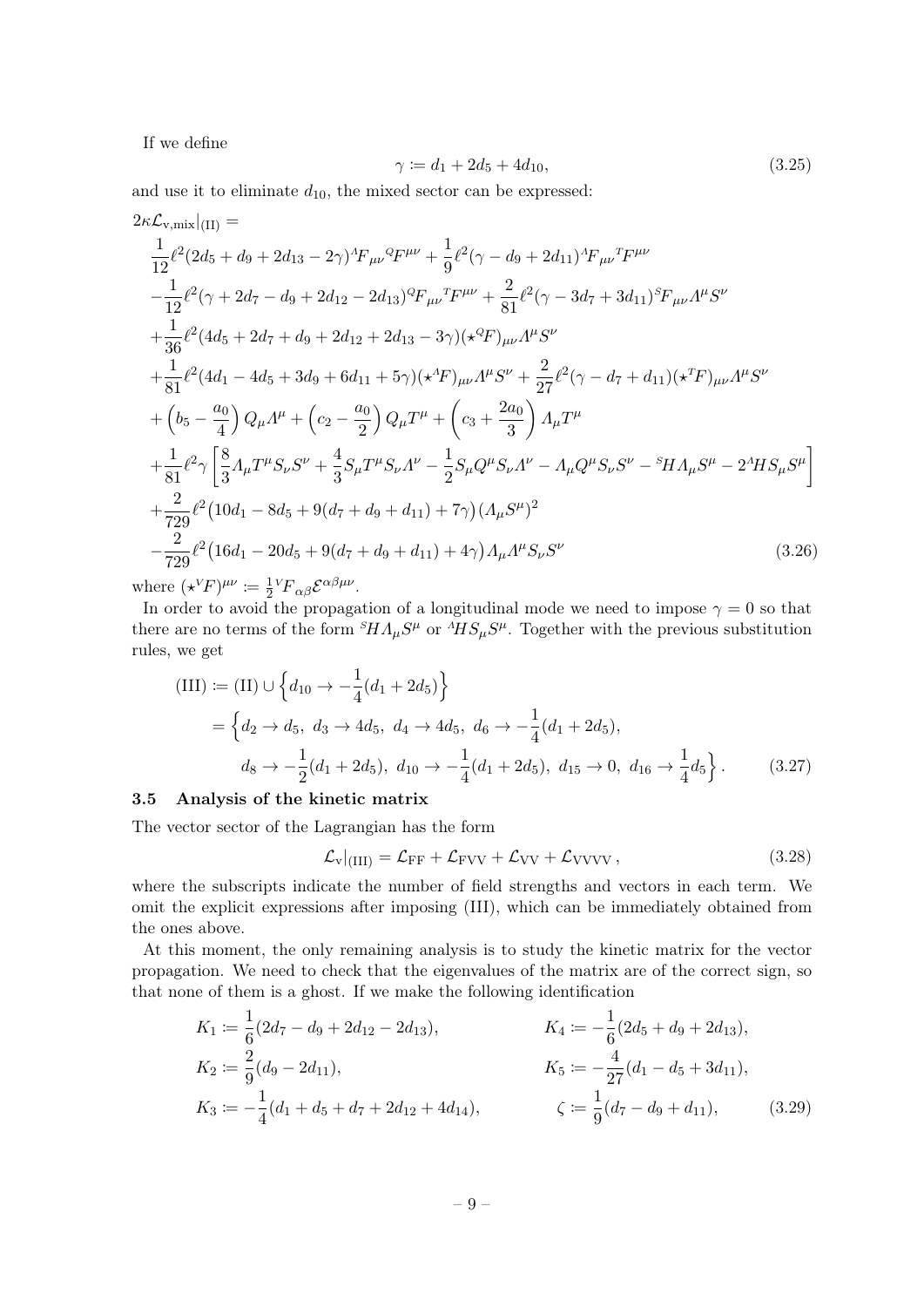we can then write the kinetic sector as

<span id="page-10-1"></span>
$$
\mathcal{L}_{\rm FF} = -\frac{1}{4} \ell^2 \left( \mathcal{K} \right)_{ij} {}^{(i)}F_{\mu\nu} {}^{(j)}F^{\mu\nu}, \qquad {}^{(i)}F := ({}^S F, {}^T F, {}^Q F, {}^A F) \tag{3.30}
$$

where we have introduced the kinetic matrix

$$
\mathcal{K} := \begin{pmatrix} \zeta & 0 & 0 & 0 \\ 0 & -4\zeta & K_1 & K_2 \\ 0 & K_1 & K_3 & K_4 \\ 0 & K_2 & K_4 & K_5 \end{pmatrix} .
$$
 (3.31)

Note that the absence of kinetic coupling between the axial vector and the rest is justified by the fact that the Lagrangian is parity preserving.

In order to have a ghost-free theory there cannot be negative eigenvalues for this matrix, so that, after diagonalization and normalization of the fields, we get a  $-1/4$  in front of each  $F<sup>2</sup>$  term in [\(3.30\)](#page-10-1). Of course, some of the fields can be non-propagating and, in such a case, the kinetic matrix will be positive semi-definite. At this point, it is convenient to recall some elemental criteria for positive definite and positive semi-definite matrices:

• A matrix is positive definite (semi-definite) if and only if all of its principal minors are positive (respectively non-negative). In particular, the elements of the diagonal must be positive (respectively non-negative).<sup>[5](#page-10-2)</sup>

However, for positive definite matrices there is a stronger result:

• Sylvester's criterion: a matrix is positive definite if and only if all of its leading (starting in the upper-left corner) minors are positive.

We will use this in the following subsections to detect ghostly behaviors in the kinetic matrix.

#### <span id="page-10-0"></span>3.5.1 Implications of a propagating axial torsion

The fact that the kinetic term of the axial torsion is decoupled from the rest allows to extract some immediate conclusions about the implications of its presence in the spectrum of the theory. Consider that the axial vector propagates in a healthy way. Since it is decoupled from the rest, this is true if and only if  $\zeta > 0$ . Let us now focus on the kinetic matrix that mixes the rest of the vectors:

$$
\mathcal{K}_{(3)} = \begin{pmatrix} -4\zeta < 0 & K_1 & K_2 \\ K_1 & K_3 & K_4 \\ K_2 & K_4 & K_5 \end{pmatrix} . \tag{3.32}
$$

Here there are two cases depending on how many of these three vectors propagate:

- 1. Some of them propagate. Since the first element of the diagonal fails to be non-negative, at least one of the vectors is a ghost.
- 2. None of them propagate. This is only possible if  $\mathcal{K}_{(3)} = 0$ , which contradicts the hypothesis  $\zeta > 0$ .

Notice that the latter implies that the axial torsion cannot propagate alone.

This analysis leads us to a very strong restriction: a ghost-free setting with propagating axial torsion  $S^{\mu}$  cannot be realized by any set of parameters of the theory [\(3.28\)](#page-9-1). Therefore, it is not possible to have a subclass of [\(3.28\)](#page-9-1) with four healthy propagating vectors.

<span id="page-10-2"></span> $5A$  principal minor is a minor calculated after eliminating some columns  $(i-th, j-th,...)$  and the rows with the same label  $(i-th, j-th,...)$ . In particular, the elements of the diagonal are principal minors.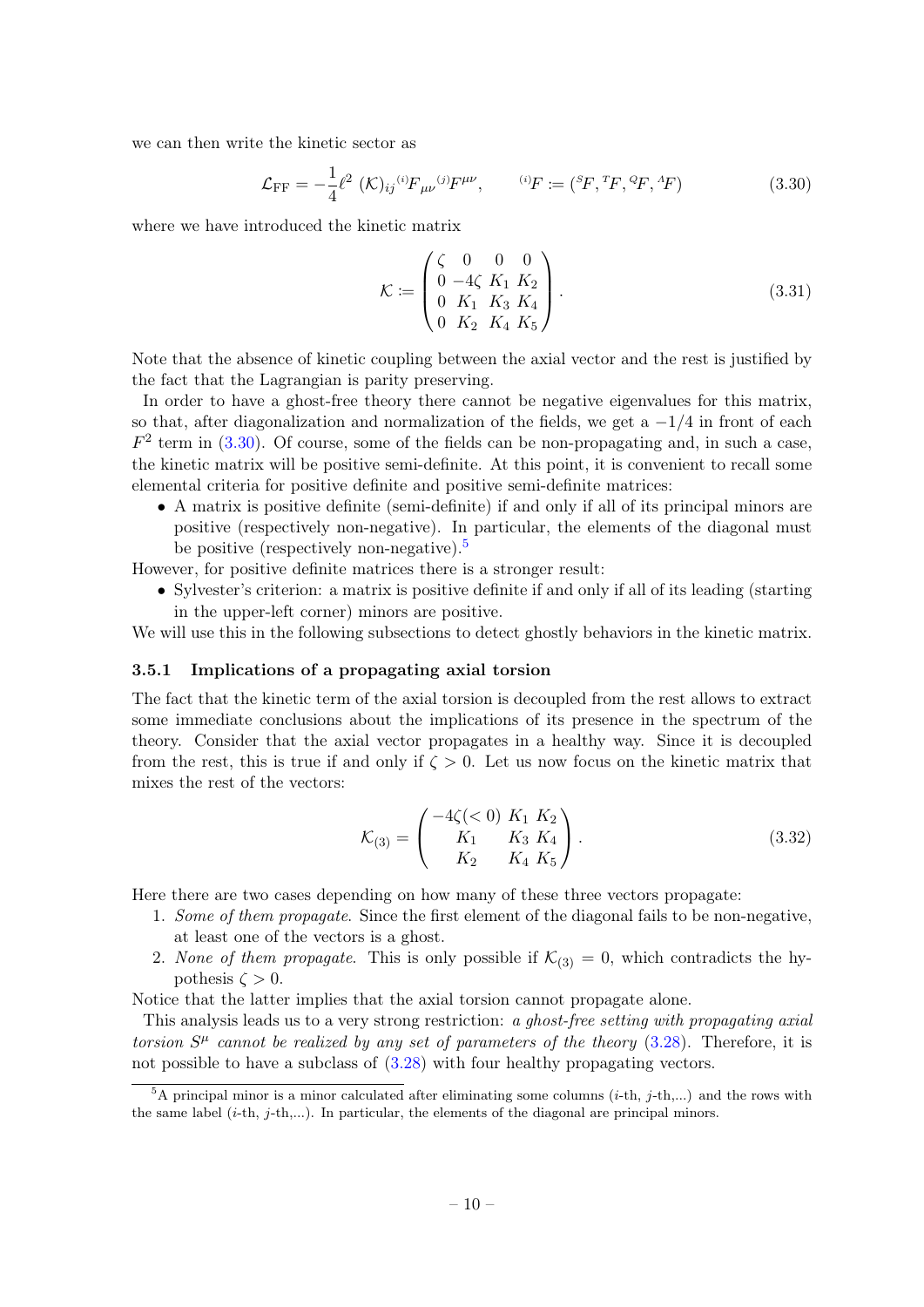#### <span id="page-11-0"></span>3.5.2 Purely vector MAG with three propagating spin-1 fields

The conclusions of Section [3.5.1](#page-10-0) enforce the elimination of the kinetic term of the axial torsion vector by imposing

$$
\zeta = 0 \qquad (\Leftrightarrow \quad d_7 - d_9 + d_{11} = 0). \tag{3.33}
$$

Accordingly, now the kinetic matrix reads

<span id="page-11-2"></span>
$$
\begin{pmatrix}\n0 & K_1 & K_2 \\
K_1 & K_3 & K_4 \\
K_2 & K_4 & K_5\n\end{pmatrix},
$$
\n(3.34)

where the coefficients  ${K_i}$  continue being independent. Notice that this matrix cannot be positive definite (neither negative definite) because the first element of the diagonal is not a positive number. If we assume that the three remaining vectors propagate (i.e. that none of the eigenvalues is vanishing), then the matrix must be indefinite and, therefore, there is at least one ghost.

We then conclude that the situation in which three vectors are propagating (none of them being a ghost) cannot be realized by any set of parameters of the theory [\(3.28\)](#page-9-1).

Observe that the situation is analogous to Ricci-Based gravity theories without projective symmetry [\[32,](#page-20-9) [33\]](#page-20-10): the projective mode, which does not have a kinetic term, implies the existence of a ghost if all the fields propagate.

## <span id="page-11-1"></span>3.5.3 Purely vector MAG with two propagating spin-1 fields

So far we have seen that it is not possible to have either four or three healthy propagating vectors. Let us explore the case of two. The starting point is, again, the matrix [\(3.34\)](#page-11-2) and, in order to provide dynamical terms for two vectors, it must be positive semi-definite with just one zero eigenvalue. Due to this positive semi-definiteness, all the principal minors must be non-negative. If we compute the ones obtained after removing the second row and column, and the one coming from the elimination of the third ones, we get the conditions

$$
\det\begin{pmatrix} 0 & K_1 \\ K_1 & K_3 \end{pmatrix} = -K_1^2 \ge 0, \qquad \det\begin{pmatrix} 0 & K_2 \\ K_2 & K_5 \end{pmatrix} = -K_2^2 \ge 0.
$$
 (3.35)

This is only possible if  $K_1$  and  $K_2$  are vanishing, which implies the elimination of trace of the torsion from the kinetic sector.

At this point we can collect all of our parameter restrictions:

<span id="page-11-3"></span>
$$
(IV) := (III) \cup \{ \zeta \to 0, K_1 \to 2, K_2 \to 0 \}
$$
  
=  $\{ d_2 \to d_5, d_3 \to 4d_5, d_4 \to 4d_5, d_6 \to -\frac{1}{4} (d_1 + 2d_5),$   

$$
d_8 \to -\frac{1}{2} (d_1 + 2d_5), d_9 \to 2d_7, d_{10} \to -\frac{1}{4} (d_1 + 2d_5),
$$
  

$$
d_{11} \to d_7, d_{13} \to d_{12}, d_{15} \to 0, d_{16} \to \frac{1}{4} d_5 \}.
$$
 (3.36)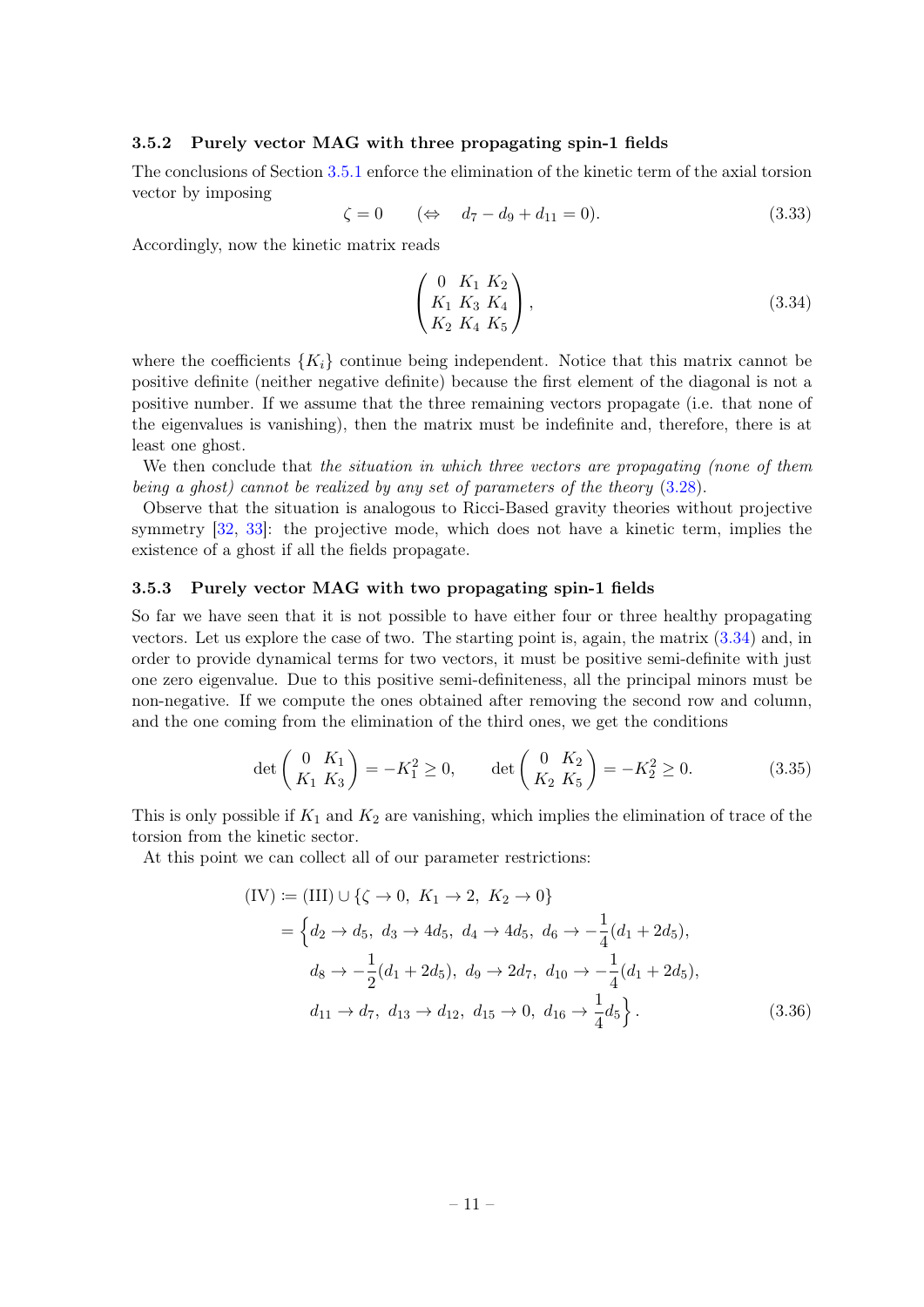The resulting Lagrangian is:

$$
\mathcal{L}_{\mathbf{v}}|_{(\mathrm{IV})} = -\frac{1}{4} \ell^2 ({}^Q F_{\mu\nu}, {}^A F_{\mu\nu}) \left( \frac{M_3}{M_4} \frac{M_4}{M_5} \right) \left( \frac{{}^Q F^{\mu\nu}}{{}^A F^{\mu\nu}} \right) + \left( a_3 - \frac{a_0}{6} \right) S_\mu S^\mu
$$
  
+  $\left( a_2 + \frac{2a_0}{3} \right) T_\mu T^\mu + \left( b_3 + \frac{3a_0}{32} \right) Q_\mu Q^\mu + \left( b_4 - \frac{a_0}{18} \right) A_\mu A^\mu$   
+  $\left( b_5 - \frac{a_0}{4} \right) Q_\mu A^\mu + \left( c_2 - \frac{a_0}{2} \right) Q_\mu T^\mu + \left( c_3 + \frac{2a_0}{3} \right) A_\mu T^\mu$   
+  $\frac{4}{729} \ell^2 (5d_1 - 4d_5 + 18d_7) (A_\mu S^\mu)^2 - \frac{8}{729} \ell^2 (4d_1 - 5d_5 + 9d_7) A_\mu A^\mu S_\nu S^\nu$   
+  $\frac{2}{9} \ell^2 (d_5 + d_7 + d_{12}) (\star^Q F)_{\mu\nu} A^\mu S^\nu + \frac{8}{81} \ell^2 (d_1 - d_5 + 3d_7) (\star^A F)_{\mu\nu} A^\mu S^\nu, (3.37)$ 

where

$$
M_3 := K_3|_{(IV)} = -\frac{1}{4}(d_1 + d_5 + d_7 + 2d_{12} + 4d_{14}),
$$
\n(3.38)

$$
M_4 := K_4|_{(IV)} = -\frac{1}{3}(d_5 + d_7 + d_{12}),\tag{3.39}
$$

$$
M_5 := K_5|_{(IV)} = -\frac{4}{27}(d_1 - d_5 + 3d_7). \tag{3.40}
$$

However, after the previous parameter restrictions, the non-dynamical vectors  $T_{\mu}$  and  $S_{\mu}$ continue appearing in the Lagrangian as auxiliary fields or Lagrange multipliers (depending on the values of the parameters). Therefore, in order to ensure that the remaining vectors  $(Q_\mu)$ and  $\Lambda_{\mu}$ ) propagate safely, one first has to integrate the corresponding equations of motion and/or use the resulting constraints.

Nevertheless, since the conditions [\(3.36\)](#page-11-3) are only necessary (because we are under  $q_{\mu\nu\rho}$  =  $t_{\mu\nu}$ <sup> $\rho$ </sup> = 0), such a step would not add more insight into the general stability of the theory. This is due to the fact that there will be mixed terms between the vector and the tensor parts that involve derivatives, hence making  $T_{\mu}$  and  $S_{\mu}$  dynamical.

## <span id="page-12-0"></span>4 General quadratic Weyl-Cartan with propagating vector fields

Here we are going to perform a general analysis under the restrictions  $q_{\mu\nu\rho} = \Lambda_{\mu} = 0$ . The resulting Lagrangian only depends on the three vector variables  $T_{\mu}$ ,  $S_{\mu}$  and  $Q_{\mu}$ , as well as on the tensor part  $t_{\mu\nu}$ <sup> $\rho$ </sup>. Under these conditions, the resulting Lagrangian,  $\hat{\mathcal{L}}_{\text{MAG}}$ , contains several invariants that are linearly dependent with the rest (up to boundary terms), so they can be dropped without loss of generality. To be precise, the following properties of Weyl-Cartan geometries<sup>[6](#page-12-1)</sup>

$$
\hat{R}_{\mu\nu(\rho\lambda)} = \frac{1}{4} \mathcal{P}_{\mu\nu} g_{\rho\lambda} , \qquad \hat{\mathcal{C}}_{\mu\nu} = -\hat{R}_{\mu\nu} + \frac{1}{2} \mathcal{P}_{\mu\nu} \tag{4.1}
$$

allow to eliminate the terms with  $\{d_1, d_3, d_8, d_9, d_{10}, d_{11}, d_{13}\}$  from  $\mathcal{\hat{L}}_{\text{MAG}}$ . To remove the  $d_4$  term, we notice that for these geometries

$$
4R^{\mu\nu\rho\lambda}R_{\mu[\rho\lambda]\nu} = \hat{R}^{\mu\nu}\mathcal{P}_{\mu\nu} - \frac{1}{4}\mathcal{P}^{\mu\nu}\mathcal{P}_{\mu\nu} - \hat{R}^{\mu\nu\rho\lambda}\hat{R}_{\mu\nu[\rho\lambda]} - \hat{R}^{\mu\nu\rho\lambda}\hat{R}_{\rho\lambda\mu\nu} - \frac{1}{4}\hat{\mathcal{H}}^2. \tag{4.2}
$$

<span id="page-12-1"></span><sup>6</sup>We are not putting a hat over the homothetic curvature because there is no difference between the general metric-affine one and the Weyl-Cartan one (see [\(2.4\)](#page-3-6)).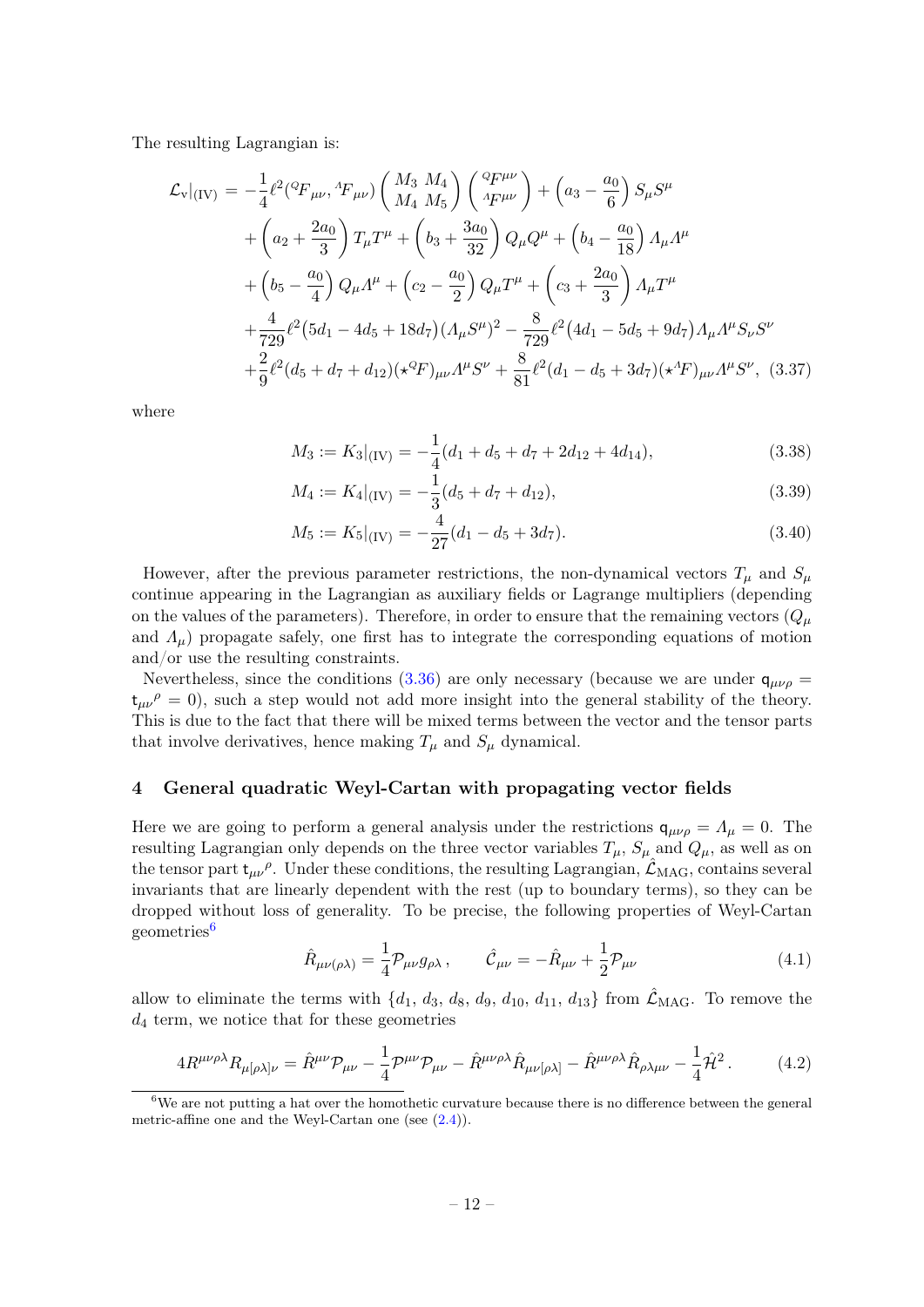Finally, the elimination of  $d_5$  can be done thanks to the fact that the term  $\hat{R}^{\mu\nu\rho\lambda}\hat{R}_{\rho\lambda\mu\nu}$  can be expressed in terms of others already present in the Lagrangian by using the Gauss-Bonnet invariant,

$$
\hat{\mathcal{L}}_{GB} = \hat{R}^2 - 4\hat{R}_{\mu\nu}\hat{R}^{\nu\mu} + \hat{R}_{\mu\nu\rho\lambda}\hat{R}^{\rho\lambda\mu\nu},\tag{4.3}
$$

which is a boundary term in Weyl-Cartan geometry. In other words, the parameters

<span id="page-13-1"></span>
$$
\{d_1, d_3, d_4, d_5, d_8, d_9, d_{10}, d_{11}, d_{13}\}\tag{4.4}
$$

can be absorbed in an appropriate redefinition of the rest.

After all of this, we can conclude that the most general Weyl-Cartan Lagrangian contained in  $(2.17)$  is of the form:

<span id="page-13-2"></span>
$$
2\kappa \mathcal{L}_{\text{WC}} := -2\kappa \Lambda + a_0 \hat{R} + a_1 t_{\mu\nu\rho} t^{\mu\nu\rho} + a_2 T_{\mu} T^{\mu} + a_3 S_{\mu} S^{\mu} + b_3 Q_{\mu} Q^{\mu} + c_2 Q_{\mu} T^{\mu} + \ell^2 \left[ \hat{d}_2 \hat{R}^{\mu\nu\rho\lambda} \hat{R}_{\mu\nu[\rho\lambda]} + \hat{R}^{\mu\nu} (\hat{d}_6 \hat{R}_{(\mu\nu)} + \hat{d}_7 \hat{R}_{[\mu\nu]}) + \mathcal{P}^{\mu\nu} (\hat{d}_{12} \hat{R}_{\mu\nu} + \hat{d}_{14} \mathcal{P}_{\mu\nu}) + \hat{d}_{15} \hat{R}^2 + \hat{d}_{16} \hat{\mathcal{H}}^2 \right],
$$
(4.5)

where the hatted parameters are the ones absorbing [\(4.4\)](#page-13-1).

As it was done in the general metric-affine case, it is convenient to introduce the analogous splittings

$$
\mathcal{L}_{\rm WC} = \mathcal{L}_{\rm GR} + \mathcal{L}_{\mathring{R}\mathring{R}} + \hat{\mathcal{L}}_{\rm v} + \hat{\mathcal{L}}_{\ast} \,, \tag{4.6}
$$

and

$$
\hat{\mathcal{L}}_{\rm v} = \hat{\mathcal{L}}_T + \hat{\mathcal{L}}_S + \hat{\mathcal{L}}_Q + \hat{\mathcal{L}}_{\rm v, mix},\tag{4.7}
$$

where the different pieces of the splitting coincide with the ones in  $(2.18)$  after evaluating in a Weyl-Cartan geometry.

First, in order to recover the Einstein-Hilbert Lagrangian in the Riemannian limit, we get the conditions

<span id="page-13-3"></span>
$$
(\hat{I}) \coloneqq \{ \hat{d}_2 \to \hat{d}_{15}, \hat{d}_6 \to -4\hat{d}_{15} \} \tag{4.8}
$$

(compare with  $(3.4)$ ).

#### <span id="page-13-0"></span>4.1 Pure vector sector of quadratic Weyl-Cartan

We follow essentially the steps of the Sections [3.3](#page-7-0) and [3.4.](#page-8-0) Then, from the stability of the separated vector sectors we get, as for the metric-affine case, that the parts  $\hat{\mathcal{L}}_T|_{(\hat{I})}$  and  $\hat{\mathcal{L}}_Q|_{(\hat{I})}$ are already of the Proca form, and that removing the dangerous terms of  $\hat{\mathcal{L}}_S|_{(\hat{I})}$  enforces

$$
\hat{d}_{15} = \hat{d}_{16} = 0. \tag{4.9}
$$

Now one should be careful since, due to the absence of  $\Lambda_{\mu}$ , there is no analogous of [\(3.19\)](#page-8-2). Therefore, so far we have only required the substitutions

$$
(\hat{\Pi}) \coloneqq \left\{ \hat{d}_2 \to 0, \ \hat{d}_6 \to 0, \ \hat{d}_{15} \to 0, \ \hat{d}_{16} \to 0 \right\}. \tag{4.10}
$$

Under these conditions the full vector Lagrangian reduces to a kinetic and a mass sector as follows:

$$
2\kappa \hat{\mathcal{L}}_{\mathbf{v}}|_{(\hat{\Pi})} = -\frac{1}{4}\ell^2 (\hat{\mathcal{K}})_{AB} {}^{(A)}F_{\mu\nu} {}^{(B)}F^{\mu\nu} + \left(-\frac{a_0}{6} + a_3\right) S_{\mu} S^{\mu} + \left(\frac{2a_0}{3} + a_2\right) T_{\mu} T^{\mu} + \left(\frac{3a_0}{32} + b_3\right) Q_{\mu} Q^{\mu} + \left(-\frac{a_0}{2} + c_2\right) Q_{\mu} T^{\mu}, \tag{4.11}
$$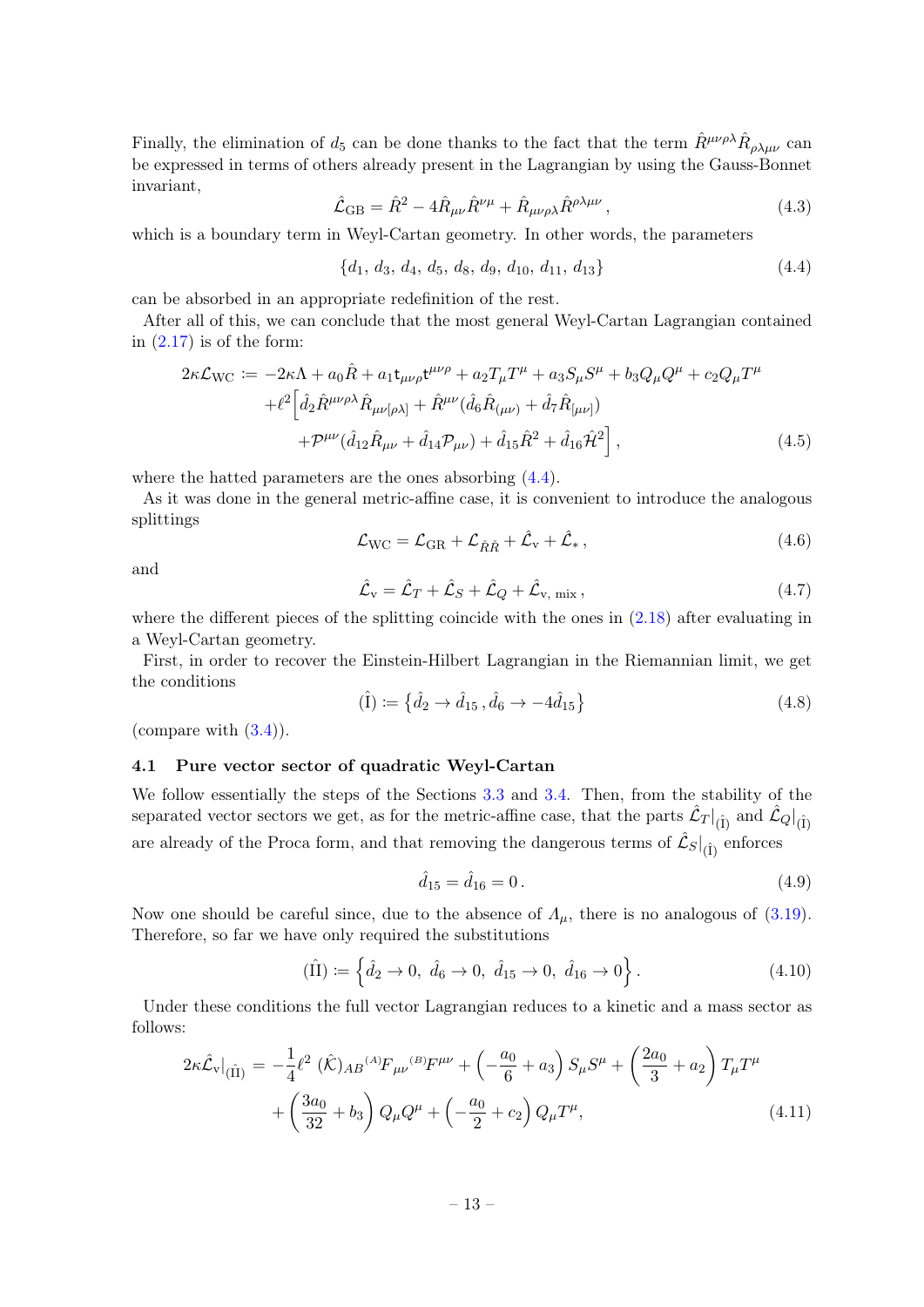with  ${}^{(A)}F := ({}^{S}F, {}^{T}F, {}^{Q}F)$  and where the kinetic matrix is given by

$$
\hat{\mathcal{K}} := \begin{pmatrix} \frac{1}{9}d_7 & 0 & 0\\ 0 & -\frac{4}{9}d_7 & \frac{1}{3}(d_7 + d_{12})\\ 0 & \frac{1}{3}(d_7 + d_{12}) & -\frac{1}{4}(d_7 + 2d_{12} + 4d_{14}) \end{pmatrix}.
$$
\n(4.12)

We observe the same problem that was present in Section [3.5:](#page-9-0) the presence of the axial torsion introduces a ghost in the theory that can only be removed by taking  $\hat{d}_7 = 0$ . The resulting kinetic sub-matrix still does not allow the remaining vectors to propagate unless the non-diagonal term vanishes  $(d_{12} = 0)$ , which eliminates the trace of the torsion as a dynamical field. We can sum up the restrictions so far in

$$
(\hat{\text{III}}) := \left\{ \hat{d}_2 \to 0, \ \hat{d}_6 \to 0, \ \hat{d}_7 \to 0, \ \hat{d}_{12} \to 0, \ \hat{d}_{15} \to 0, \ \hat{d}_{16} \to 0 \right\}. \tag{4.13}
$$

The result is the Lagrangian

$$
2\kappa \hat{\mathcal{L}}_{\mathbf{v}}|_{\left(\hat{\Pi}\right)} = \frac{1}{4}\ell^2 d_{14}{}^Q F_{\mu\nu}{}^Q F^{\mu\nu} + \left(a_3 - \frac{a_0}{6}\right) S_{\mu} S^{\mu} + \left(a_2 + \frac{2a_0}{3}\right) T_{\mu} T^{\mu} + \left(b_3 + \frac{3a_0}{32}\right) Q_{\mu} Q^{\mu} + \left(c_2 - \frac{a_0}{2}\right) Q_{\mu} T^{\mu},
$$
\n(4.14)

in which we will require  $d_{14} < 0$  in order to prevent  $Q_{\mu}$  from propagating ghostly modes.

#### <span id="page-14-0"></span>4.2 Implications in the full quadratic Weyl-Cartan

The previous restrictions, (III), correspond to just keeping the term  $\mathcal{P}_{\mu\nu}\mathcal{P}^{\mu\nu}$  in the original curvature-square sector of the Lagrangian  $(4.5)$ . From the definition  $(2.4)$ , one easily realizes that this quadratic term belongs entirely to the vector sector. Consequently, the tensor part reduces to just a mass term,

$$
\hat{\mathcal{L}}_*|_{(\hat{\Pi})} = \frac{1}{2\kappa} \left( -\frac{a_0}{2} + a_1 \right) \mathfrak{t}_{\mu\nu\rho} \mathfrak{t}^{\mu\nu\rho} ,\qquad(4.15)
$$

which implies

<span id="page-14-1"></span>
$$
2\kappa \mathcal{L}_{\text{WC}}|_{\text{(III)}} = 2\kappa \mathcal{L}_{\text{GR}} + 2\kappa \hat{\mathcal{L}}_{\text{v}}|_{\text{(III)}}
$$
\n
$$
= -2\kappa \Lambda + a_0 \mathring{R} + \frac{1}{4} \ell^2 d_{14}{}^Q F_{\mu\nu}{}^Q F^{\mu\nu} + \left(a_3 - \frac{a_0}{6}\right) S_{\mu} S^{\mu} + \left(a_1 - \frac{a_0}{2}\right) t_{\mu\nu\rho} t^{\mu\nu\rho}
$$
\n
$$
+ \left(a_2 + \frac{2a_0}{3}\right) T_{\mu} T^{\mu} + \left(b_3 + \frac{3a_0}{32}\right) Q_{\mu} Q^{\mu} + \left(c_2 - \frac{a_0}{2}\right) Q_{\mu} T^{\mu}. \tag{4.17}
$$

Let us finally discuss what happens with the non-dynamical fields  $\{T_{\mu}, t_{\mu\nu}, \rho, S_{\mu}\}\$ . The axial vector  $S_{\mu}$  is decoupled from the rest of the fields. When  $6a_3 = a_0$ , it is absent, and if  $6a_3 \neq a_0$ ,  $S_\mu$  becomes an auxiliary field whose equation of motion has  $S_\mu = 0$  as unique solution. The same happens for the tensorial part  $t_{\mu\nu\rho}$  under the conditions  $2a_1 = a_0$  and  $2a_1 \neq a_0$ , respectively. So both fields can be eliminated from the theory. Concerning the trace vector  $T_{\mu}$ , its coupling to the trace of the nonmetricity requires distinguishing three cases:

1.  $2c_2 = a_0$ : similar situation as the one discussed above for  $S_\mu$  and  $t_{\mu\nu\rho}$ . The vector  $T_\mu$ simply drops from the theory and we get the Einstein-Proca theory

<span id="page-14-2"></span>
$$
\mathcal{L}_1 = -2\kappa \Lambda + a_0 \mathring{R} + \frac{1}{4} \ell^2 d_{14}{}^Q F_{\mu\nu}{}^Q F^{\mu\nu} + \left( b_3 + \frac{3a_0}{32} \right) Q_\mu Q^\mu. \tag{4.18}
$$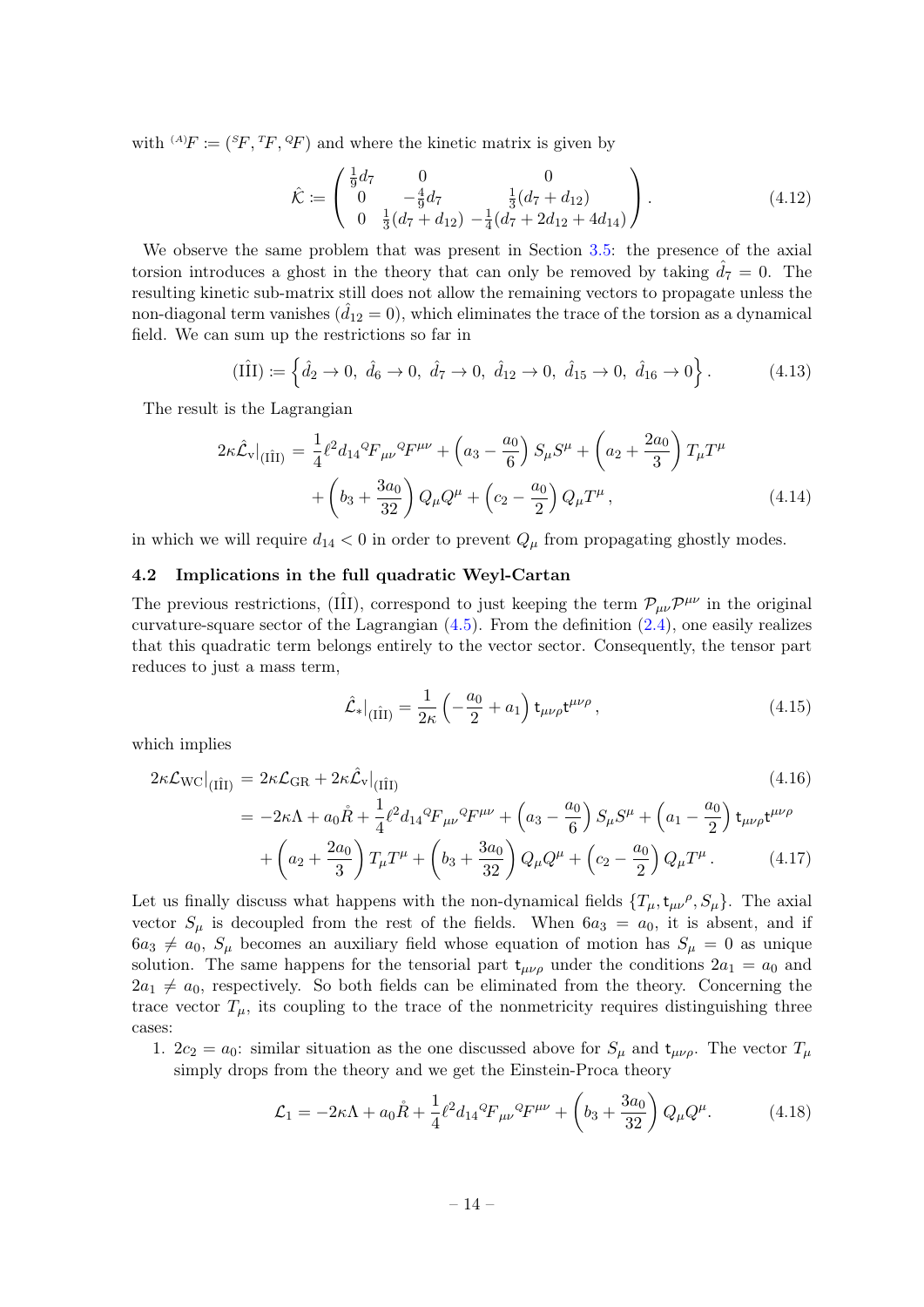- 2.  $2c_2 \neq a_0$  and  $3a_2 = -2a_0$ : the torsion trace  $T_\mu$  acts as a Lagrange multiplier that essentially sets the trace of the nonmetricity to zero. Consequently, GR is recovered.
- 3.  $2c_2 \neq a_0$  and  $3a_2 \neq -2a_0$ : then  $T_\mu$  acts as an auxiliary field whose equation of motion gives:

$$
T_{\mu} = \frac{3}{4} \frac{a_0 - 2c_2}{2a_0 + 3a_2} Q_{\mu}.
$$
\n(4.19)

If we plug this back in the Lagrangian [\(4.17\)](#page-14-1), we get the Einstein-Proca theory

<span id="page-15-1"></span>
$$
\mathcal{L}_2 = -2\kappa \Lambda + a_0 \mathring{R} + \frac{1}{4} \ell^2 d_{14}{}^Q F_{\mu\nu}{}^Q F^{\mu\nu} + \left[ -\frac{3}{16} \frac{(a_0 - 2c_2)^2}{2a_0 + 3a_2} + \frac{3a_0}{32} + b_3 \right] Q_\mu Q^\mu. \tag{4.20}
$$

## <span id="page-15-0"></span>5 Final discussion

In this paper we have considered the quadratic metric-affine theory and explored the implications of imposing the absence of ghosts in the vector sector defined by  $\{T_{\mu}, S_{\mu}, Q_{\mu}, A_{\mu}\}.$ We have first concentrated on the pure vector metric-affine gravity, in which the torsion is assumed to contain only the trace and the axial part, and the nonmetricity contains only its two traces. In order to demand the vector stability, we have followed the procedure:

- 1. Impose the recovery of the Einstein-Hilbert Lagrangian in the Riemannian limit.
- 2. Study the stability of each of the vector fields separately.
- 3. Eliminate the pathological terms of the mixed vector interactions.
- 4. Constrain appropriately the kinetic matrix to avoid ghosts.

After performing the previous procedure, we have been able to reduce the parameter space of the quadratic curvature part, which is the one carrying the dynamics of the four vector variables, from 16 to just 5 parameters, namely  $\{d_1, d_7, d_{12}, d_{14}, d_{15}\}$ . The vector theory that we obtain propagates safely the two spin-1 fields associated to the traces of the nonmetricity.

These same techniques can be used in the vector sector of the Weyl-Cartan restriction of the quadratic metric-affine action. In this case, we kept the tensorial part of the torsion but killed the second trace of the nonmetricity, making it pure Weyl. As a result of the procedure described in the previous paragraph, we found that all the torsion contributions (including the tensorial part) disappear from the theory and the result can only be GR (if  $2c_2 \neq a_0$  and  $3a_2 = -2a_0$  or the Einstein-Proca Lagrangians for  $Q_\mu$  given in [\(4.18\)](#page-14-2) (if  $2c_2 = a_0$ ) and [\(4.20\)](#page-15-1) (if  $2c_2 \neq a_0$  and  $3a_2 \neq -2a_0$ ). The entire vector dynamics is controlled by the parameter  $d_{14}$ , which must be negative in order to ensure non-ghostly propagation. Moreover, the parameter  $b_3$  can be adjusted in both cases to avoid tachyonic instabilities.

If one goes back to the full quadratic metric-affine theory beyond the pure vector sector, and uses the conditions [\(3.36\)](#page-11-3) needed for the stability of the latter, we found that among the surviving parameters from the curvature square terms, namely  $\{d_1, d_7, d_{12}, d_{14}, d_{15}\}$ , all except  $d_{14}$  give contributions to the kinetic sector of the tensor parts  $q_{\mu\nu\rho}$  and  $t_{\mu\nu}{}^{\rho}$  and their kinetic couplings to the vectors. The case  $d_1 = d_7 = d_{15} = 0$  leads to  $d_{12} = 0$ , which is needed in order to prevent one of the vectors from being a ghost. As a result, one of them disappears and we arrive at a stable Einstein-Proca Lagrangian for  $Q_{\mu}$ . However, due to the size of the expressions for the tensor sector, we have not been able to find a rigorous proof in favor of  $d_1 = d_7 = d_{12} = d_{15} = 0$  as the only restriction that gives a stable theory. There could be further boundary terms to be extracted and one might arrive at a stable theory in which some of the tensor parts propagate.

At this point, it is worth recalling that the aforementioned result is only valid in 4 dimensions. In higher dimensions, additional operators are expected to appear.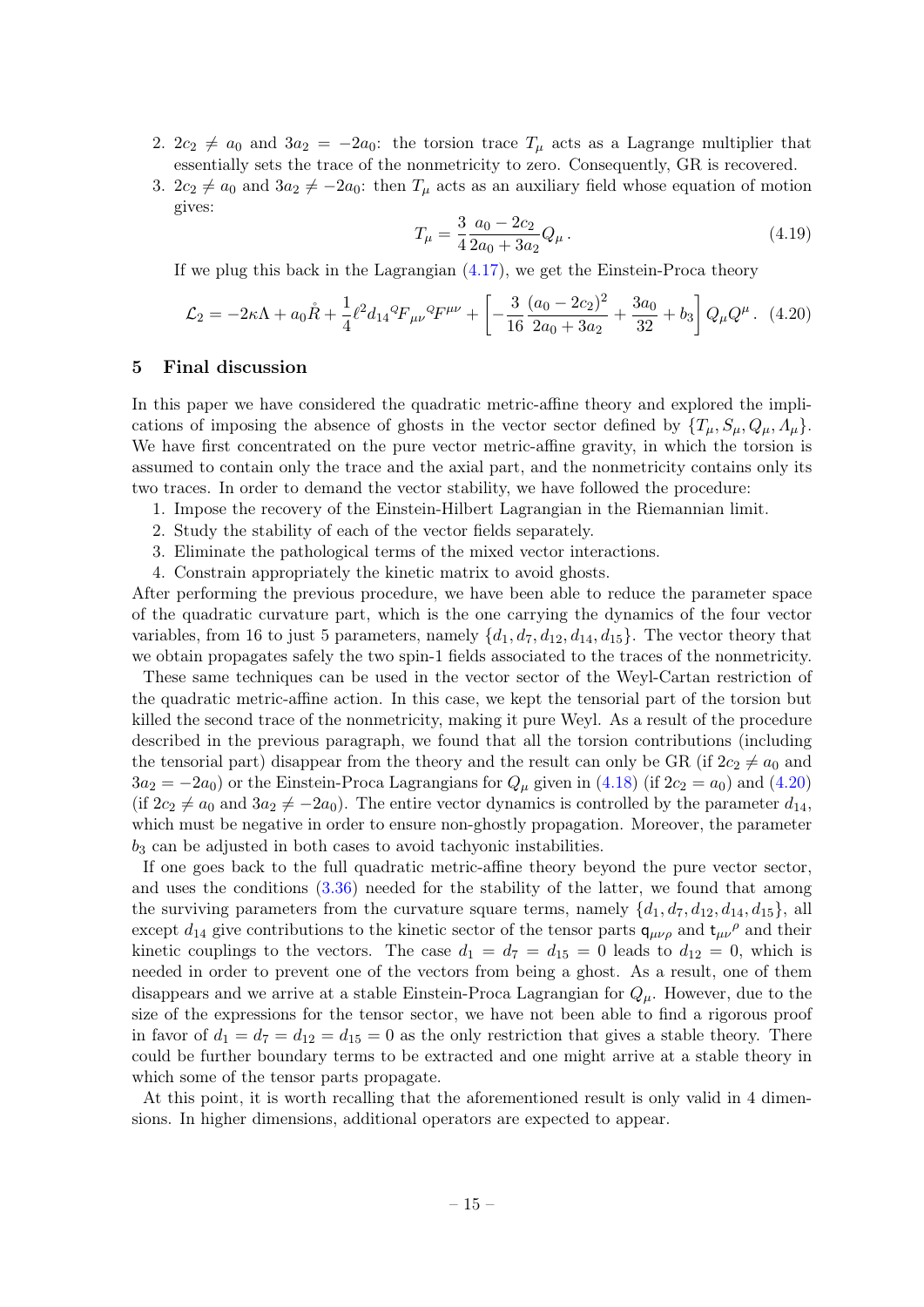Another important observation is the following: we have shown that when the pure vector sector is stabilized, we only get dynamical terms for two of them. However, this does not imply that the other ones do not propagate in the full theory. The reason is the non-trivial kinetic mixing between the vectors and the tensor parts, which survives the imposed restrictions. Therefore, under [\(3.36\)](#page-11-3), and even in the case of a stable kinetic tensor sector (for the modes of  $q_{\mu\nu\rho}$  and  $t_{\mu\nu}$ <sup> $\rho$ </sup> separately), it is not guaranteed that none of the vectors or tensors will develop an instability.

Finally, it is worth remarking the fact that the tensor parts  $q_{\mu\nu\rho}$  and  $t_{\mu\nu}$ <sup> $\rho$ </sup> (around Minkowski space) contain modes of spin greater than 1, in particular several spin-2. It is well-known that having more than one spin-2 field in a theory requires a very exhaustive tunning of the parameters to avoid instabilities and, in our case, these tensor parts are coupled in very involved ways to the rest of the fields of the theory. Since we only have the freedom to choose the four parameters  $\{d_1, d_7, d_{12}, d_{15}\}$ , it does not look clear that we could be able to reach such a level of tunning. Moreover, the stability of just the vectors  $\{T_{\mu}, S_{\mu}, Q_{\mu}, \Lambda_{\mu}\}\$ is enough to reduce enormously the space of parameters, as commented above. Therefore, we conjecture that having a fully stable theory is a strong enough requirement that would lead to  $d_1 = d_7 = d_{12} = d_{15} = 0$ . Nonetheless, such a claim would have to be confirmed in future studies.

## Acknowledgments

The authors would like to thank Jose Beltrán Jiménez and Adrià Delhom for useful discussions and feedback. This research was supported by the European Regional Development Fund through the Center of Excellence TK133 "The Dark Side of the Universe". AJC was also supported by the Mobilitas Pluss post-doctoral grant MOBJD1035. FJMT is supported by the "Fundación Ramón Areces".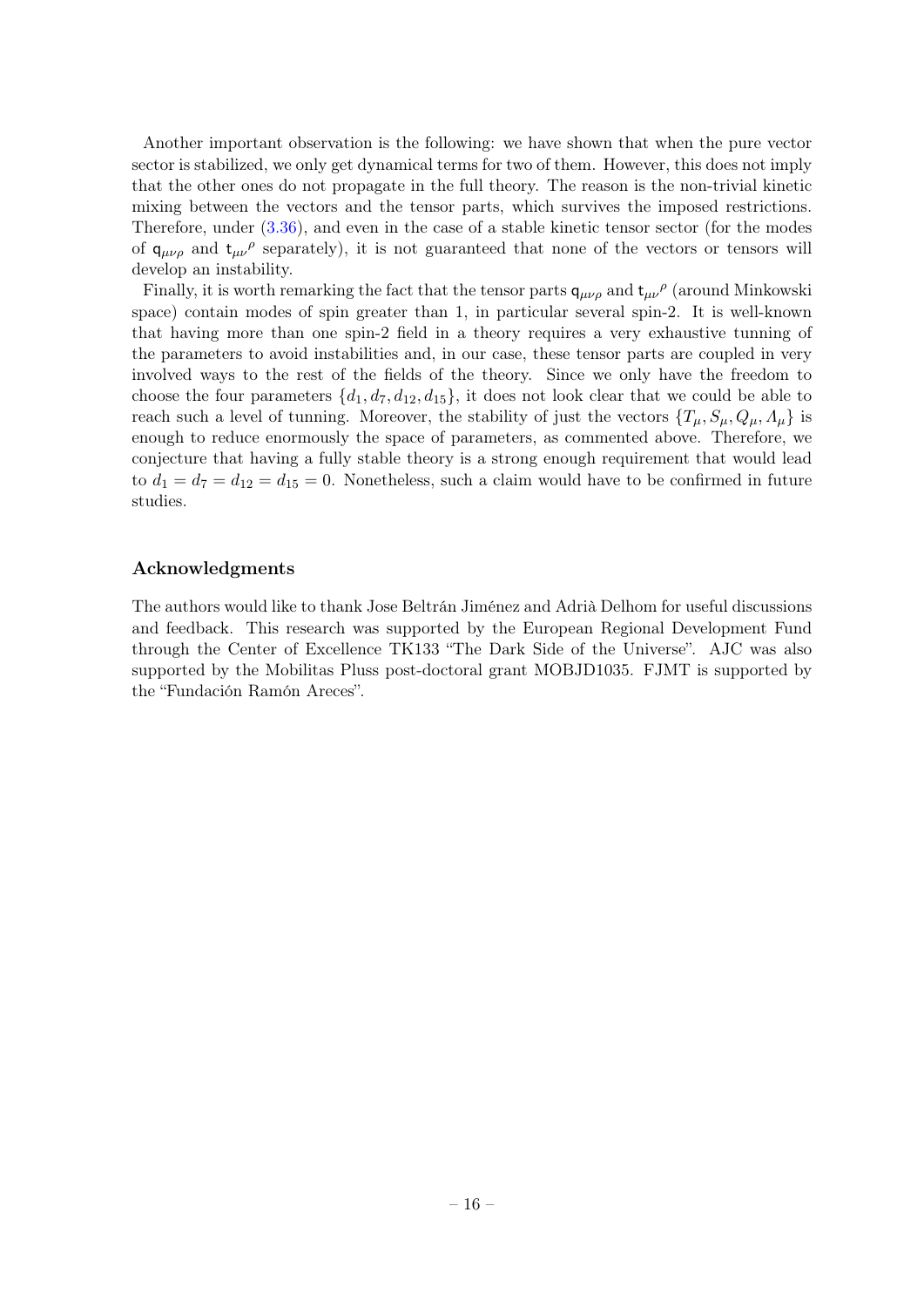## <span id="page-17-0"></span>A Full expressions of the 1-vector restrictions

Here we present the expression of the pure vector parts  $(2.22)$ , which, for convenience, have written in terms of  $\{\alpha, \beta\}$  instead of  $\{d_2, d_6\}$ :

$$
2\kappa\mathcal{L}_{S} = \frac{1}{36}\ell^{2}(-8d_{5} + 2d_{4} - d_{7} + d_{9} - d_{11} - 4\beta + 4d_{15})^{s}\mathcal{F}_{\mu\nu}{}^{s}\mathcal{F}^{\mu\nu}
$$
  
+  $(a_{3} - \frac{a_{0}}{6}) S_{\mu}S^{\mu} + \frac{1}{108}\ell^{2}(3\beta + \alpha)(S_{\mu}S^{\mu})^{2} + \frac{1}{9}\ell^{2}(d_{4} - 4d_{5} + \alpha)\mathring{G}_{\mu\nu}S^{\mu}S^{\nu}$   
+  $\frac{1}{24}\ell^{2}(24d_{16} - 2d_{5} - d_{4})^{s}H^{2} - \frac{1}{18}\ell^{2}(4d_{5} - d_{4} + 6\beta + \alpha)\mathring{R}S_{\mu}S^{\mu},$  (A.1)  
 $2\kappa\mathcal{L}_{T} = \frac{1}{9}\ell^{2}(4d_{5} - d_{4} + d_{7} - d_{9} + d_{11} + \alpha + 4\beta - 4d_{15})^{T}\mathcal{F}_{\mu\nu}{}^{T}\mathcal{F}^{\mu\nu} + \left(\frac{2a_{0}}{3} + a_{2}\right)T_{\mu}T^{\mu}$   
+  $\frac{2}{54}\ell^{2}(\alpha + 3\beta)\left[4(T_{\mu}T^{\mu})^{2} + 9^{T}H^{2} + 12\mathring{R}T_{\mu}T^{\mu} - 18^{T}H\mathring{R} - 12^{T}HT_{\mu}T^{\mu}\right],$  (A.2)  
 $2\kappa\mathcal{L}_{Q} = \frac{1}{64}\ell^{2}(4d_{1} + 4d_{5} + 4d_{7} + 8d_{12} + 16d_{14} + \alpha + 4\beta - 4d_{15})^{o}\mathcal{F}_{\mu\nu}{}^{o}\mathcal{F}^{\mu\nu} + \left(\frac{3a_{0}}{32} + b_{3}\right)Q_{\mu}Q^{\mu}$   
+  $\frac{1}{1024}\ell^{2}(\alpha + 3\beta)\left[3(Q_{\mu}Q^{\mu})^{2} + 12^{o}H^{2} + 64\mathring{R}Q_{\$ 

## <span id="page-17-1"></span>B Review of results in the metric-compatible case

In this appendix we review the results about the stability of the metric-compatible limit of metric-affine gravity, Poincaré Gauge theory, for completeness. In [\[34\]](#page-20-11) it was found that, apart from the usual graviton, the matter content of Poincaré Gauge gravity consists of two massive spin-2, two massive spin-1 and two spin-0 fields. In [\[35,](#page-20-12) [36\]](#page-20-13), the authors performed a Hamiltonian analysis of the theory and found that the only modes that could propagate without any pathological behavior were the two spin-0 with different parity. Recently, authors in [\[24\]](#page-20-4) arrived at the same conclusions using simpler arguments, based on the stability of the vector sector (as we do in the present text). In the following, we will explain the reasoning behind the latter.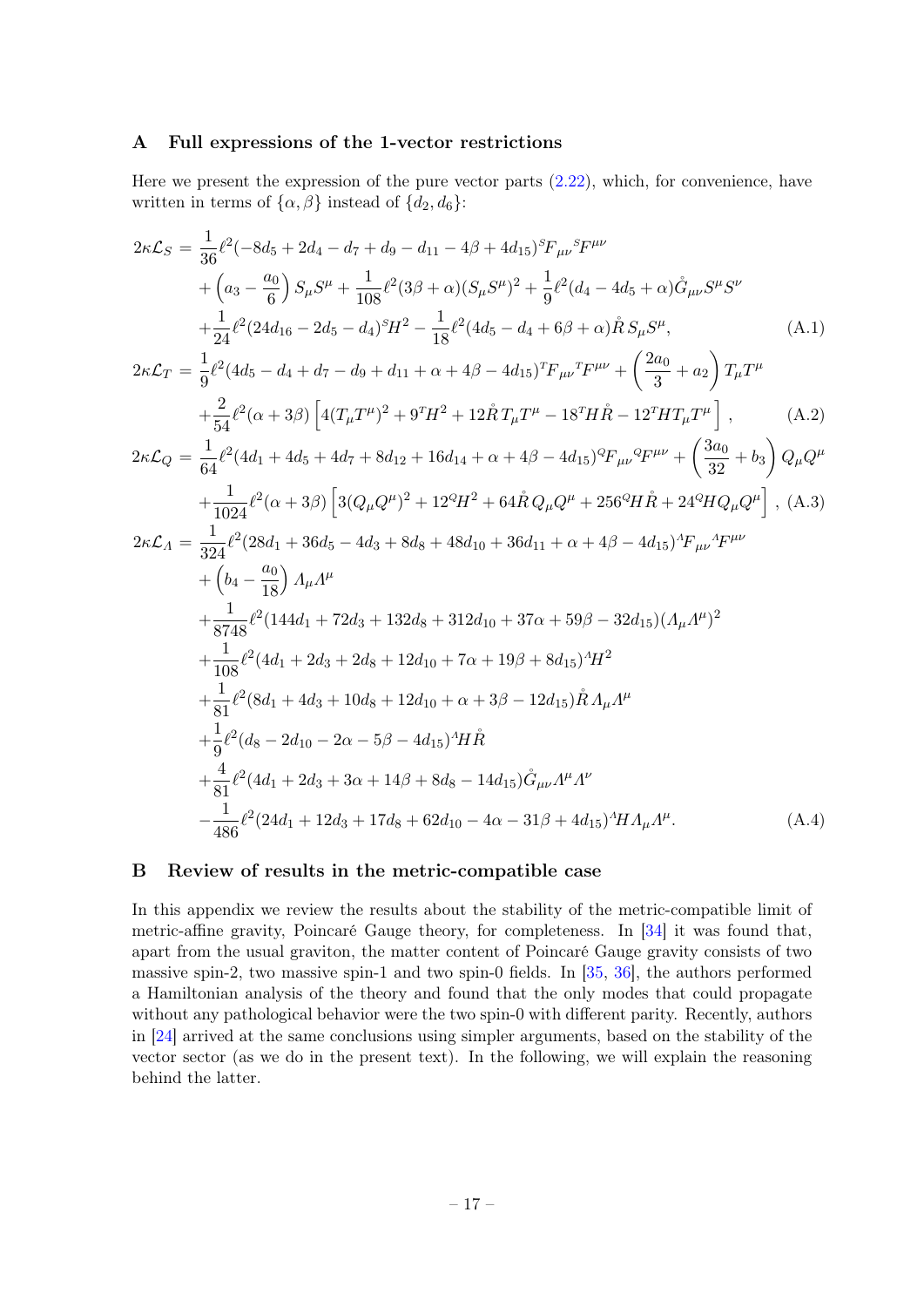First, we compute the metric-compatible limit of the MAG Lagrangian [\(2.17\)](#page-4-3),

<span id="page-18-1"></span>
$$
2\kappa \mathcal{L}_{PG} := 2\kappa \tilde{\mathcal{L}}_{MAG}
$$
  
=  $-2\kappa \Lambda + a_0 \tilde{R} + a_1 t_{\mu\nu\rho} t^{\mu\nu\rho} + a_2 T_{\mu} T^{\mu} + a_3 S_{\mu} S^{\mu} + \ell^2 d_5 \tilde{\mathcal{L}}_{GB}$   
+ $\ell^2 \left[ \tilde{d}_2 \tilde{R}^{\mu\nu\rho\lambda} \tilde{R}_{\mu\nu\rho\lambda} + \tilde{d}_6 \tilde{R}^{\mu\nu} \tilde{R}_{(\mu\nu)} T + \tilde{d}_7 \tilde{R}^{\mu\nu} \tilde{R}_{[\mu\nu]} + \tilde{d}_1 5 \tilde{R}^2 + \tilde{d}_1 6 \tilde{\mathcal{H}}^2 \right],$  (B.1)

where we have absorbed the redundant parameters in  $\{\tilde{d}_2, \tilde{d}_6, \tilde{d}_7, \tilde{d}_{15}, \tilde{d}_{16}\}$  and dropped the term with the torsionful Gauss-Bonnet invariant.

Now we do the substitution  $(I) = \{ \tilde{d}_2 \to \tilde{d}_{15}, \tilde{d}_6 \to -4\tilde{d}_{15} \}$  (compare with  $(4.8)$ ) to recover the Einstein-Hilbert limit. To impose the stability of the massive spin-1 fields in the particle spectrum, we again consider the pure vector sector containing the trace  $T_{\mu}$  and the axial component  $S_{\mu}$  of the torsion (as in [\[24\]](#page-20-4)), obtaining

<span id="page-18-0"></span>
$$
\tilde{\mathcal{L}}_{\mathbf{v}}|_{(\tilde{\mathbf{I}})} = \frac{1}{9} \lambda^T F_{\mu\nu}^T F^{\mu\nu} - \frac{1}{36} (\lambda - \rho)^S F_{\mu\nu}^S F^{\mu\nu} + \frac{1}{2} m_T^2 T_{\mu} T^{\mu} + \frac{1}{2} m_S^2 S_{\mu} S^{\mu} \n+ \frac{2}{81} \rho S_{\mu} S^{\mu} T_{\nu} T^{\nu} + \frac{4}{81} \sigma (S_{\mu} T^{\mu})^2 + \frac{\rho}{18} (2 \mathring{G}^{\mu\nu} S_{\mu} S_{\nu} + \mathring{R} S_{\mu} S^{\mu}) \n- \frac{1}{27} \rho (^T H S_{\mu} S^{\mu} - 2^S F_{\mu\nu} S^{\mu} T^{\nu}) - \frac{2}{27} \sigma^S H S^{\mu} T_{\mu} + \frac{1}{72} (2 \sigma + \rho)^S H^2. \tag{B.2}
$$

Additionally, the involved parameters relate to the ones of the original Lagrangian as

$$
\lambda := \ell^2 \tilde{d}_7, \qquad m_T^2 := \frac{4}{3} a_0 + 2a_2, \n\rho := -4\ell^2 \tilde{d}_{15}, \qquad m_S^2 := -\frac{a_0}{3} + 2a_3, \n\sigma := \ell^2(-\tilde{d}_{15} + 36\tilde{d}_{16}).
$$
\n(B.3)

From the full vector Lagrangian [\(B.2\)](#page-18-0) written in this form, it is easy to identify the unstable terms:  $^{s}H^{2}$ , whose elimination requires  $2\sigma + \rho = 0$ , and the non-minimal coupling  $\mathring{R}S_{\mu}S^{\mu}$ , which leads us to  $\rho = 0$ . This in combination with the previous condition results in  $\rho = \sigma = 0$ . There are actually other pathological terms, with the schematic form  $^{W}_{V}\mu V^{\mu}$ , but they disappear after the previous restrictions.

The stability conditions  $(\tilde{II}) := {\tilde{d}_2 \to 0, \tilde{d}_6 \to 0, \tilde{d}_{15} \to 0, \tilde{d}_{16} \to 0}$  eliminate all the interactions and only leave the free quadratic part

$$
\tilde{\mathcal{L}}_{\mathbf{v}}|_{(\tilde{\Pi})} = \frac{1}{9} \lambda^T F_{\mu\nu}^T F^{\mu\nu} - \frac{1}{36} \lambda^S F_{\mu\nu}^S F^{\mu\nu} + \frac{1}{2} m_T^2 T_{\mu} T^{\mu} + \frac{1}{2} m_S^2 S_{\mu} S^{\mu}, \tag{B.4}
$$

where the kinetic terms for  $T_{\mu}$  and  $S_{\mu}$  have necessarily opposite signs, hence signaling the unavoidable presence of a ghost. Therefore, the only stable possibility is to exactly cancel both kinetic terms. Consequently, the entire vector sector becomes non-dynamical.

After imposing all of these conditions, which we summarize in  $(II\tilde{II}) := {\tilde{d}_2 \to 0, \tilde{d}_6 \to}$  $0, \tilde{d}_7 \to 0, \tilde{d}_{15} \to 0, \tilde{d}_{16} \to 0$ , the full quadratic Poincaré Lagrangian [\(B.1\)](#page-18-1) becomes:

$$
2\kappa \mathcal{L}_{\rm PG}|_{(\tilde{\rm III})} = -2\kappa \Lambda + a_0 \mathring{R} + \left(a_1 - \frac{a_0}{2}\right) t_{\mu\nu\rho} t^{\mu\nu\rho} + \frac{1}{2} m_T^2 T_\mu T^\mu + \frac{1}{2} m_S^2 S_\mu S^\mu. \tag{B.5}
$$

After eliminating the torsional sector by using the corresponding equations of motion, we arrive at just GR. Again, the stability of the vector sector reduces the theory to the Einstein-Hilbert Lagrangian. Nevertheless, there is room for the longitudinal modes of the vectors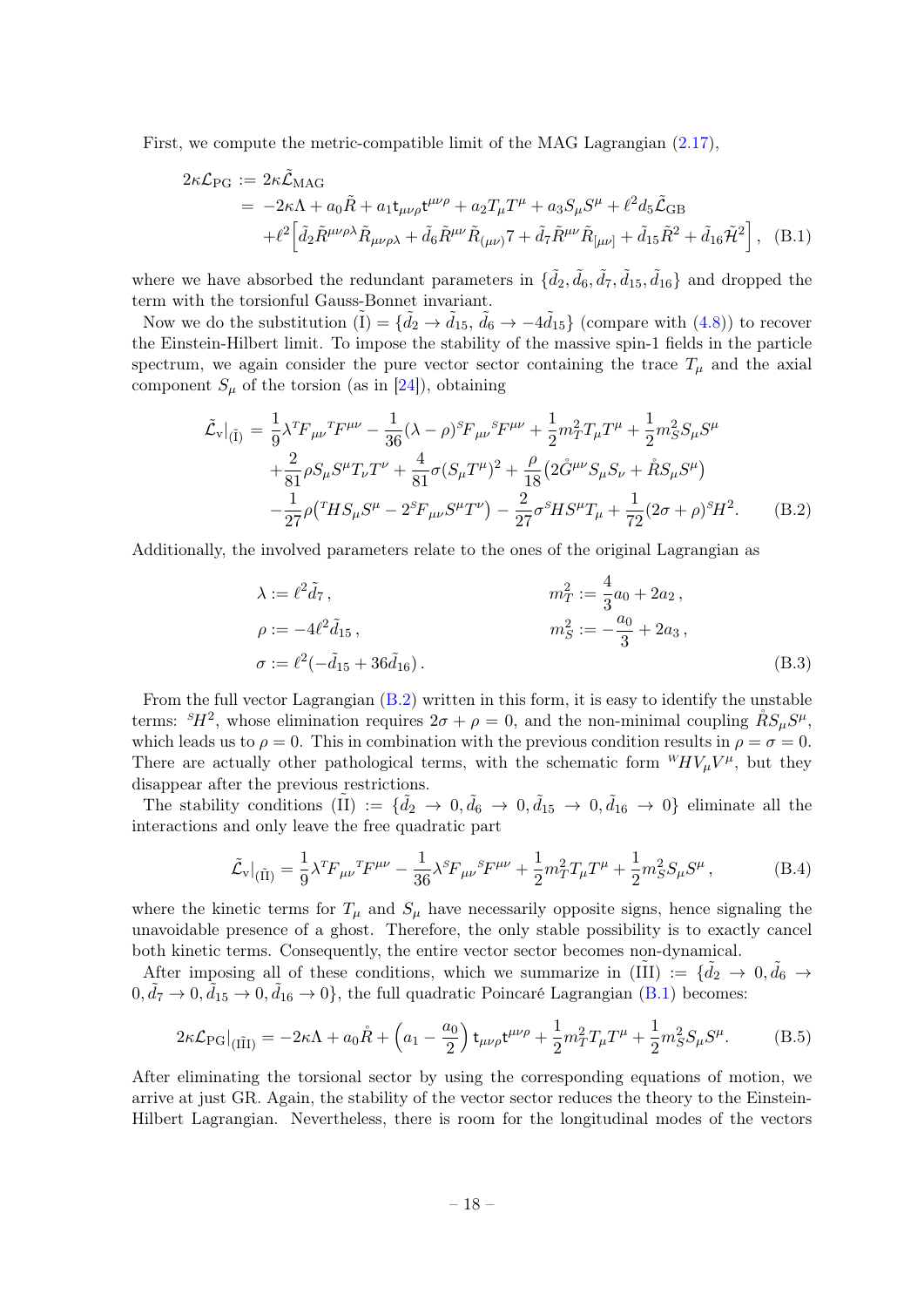(a scalar and a pseudoscalar) to propagate safely, allowing for non-trivial torsion terms. In fact, one can show that under the appropriate inequalities given in [\[24\]](#page-20-4), the following subclass of the PG Lagrangian [\(B.1\)](#page-18-1) is a stable bi-scalar theory where the longitudinal mode of the vectors propagate safely:

$$
\mathcal{L}_{\text{PG,biscalar}} = -2\kappa \Lambda + a_0 \tilde{R} + a_1 \mathbf{t}_{\mu\nu\rho} \mathbf{t}^{\mu\nu\rho} + a_2 T_\mu T^\mu + a_3 S_\mu S^\mu + \varpi_1 \tilde{R}^2 + \varpi_2 \tilde{\mathcal{H}}^2. \tag{B.6}
$$

#### References

- <span id="page-19-0"></span>[1] R. M. Wald, General Relativity. Chicago Univ. Pr., Chicago, USA, 1984, [10.7208/chicago/9780226870373.001.0001.](http://dx.doi.org/10.7208/chicago/9780226870373.001.0001)
- <span id="page-19-1"></span>[2] C. M. Will, The Confrontation between General Relativity and Experiment, [Living Rev. Rel.](http://dx.doi.org/10.12942/lrr-2014-4) 17 [\(2014\) 4,](http://dx.doi.org/10.12942/lrr-2014-4) [[1403.7377](https://arxiv.org/abs/1403.7377)].
- <span id="page-19-2"></span>[3] LIGO SCIENTIFIC, VIRGO collaboration, B. P. Abbott et al., Observation of Gravitational Waves from a Binary Black Hole Merger, [Phys. Rev. Lett.](http://dx.doi.org/10.1103/PhysRevLett.116.061102) 116 (2016) 061102, [[1602.03837](https://arxiv.org/abs/1602.03837)].
- <span id="page-19-3"></span>[4] PLANCK collaboration, P. A. R. Ade et al., *Planck 2015 results. XIII. Cosmological parameters*, [Astron. Astrophys.](http://dx.doi.org/10.1051/0004-6361/201525830) 594 (2016) A13, [[1502.01589](https://arxiv.org/abs/1502.01589)].
- <span id="page-19-4"></span>[5] P. J. E. Peebles and B. Ratra, The Cosmological Constant and Dark Energy, [Rev. Mod. Phys.](http://dx.doi.org/10.1103/RevModPhys.75.559) 75 [\(2003\) 559–606,](http://dx.doi.org/10.1103/RevModPhys.75.559) [[astro-ph/0207347](https://arxiv.org/abs/astro-ph/0207347)].
- <span id="page-19-5"></span>[6] D. Lovelock, The Einstein tensor and its generalizations, J. Math. Phys. 12 [\(1971\) 498–501.](http://dx.doi.org/10.1063/1.1665613)
- <span id="page-19-6"></span>[7] J. A. R. Cembranos, *Dark Matter from R2-gravity*, *[Phys. Rev. Lett.](http://dx.doi.org/10.1103/PhysRevLett.102.141301)* **102** (2009) 141301, [[0809.1653](https://arxiv.org/abs/0809.1653)].
- [8] T. Clifton, P. G. Ferreira, A. Padilla and C. Skordis, *Modified Gravity and Cosmology, [Phys.](http://dx.doi.org/10.1016/j.physrep.2012.01.001)* Rept. 513 [\(2012\) 1–189,](http://dx.doi.org/10.1016/j.physrep.2012.01.001) [[1106.2476](https://arxiv.org/abs/1106.2476)].
- [9] L. Amendola et al., Cosmology and fundamental physics with the Euclid satellite, [Living Rev.](http://dx.doi.org/10.1007/s41114-017-0010-3) Rel. 21 [\(2018\) 2,](http://dx.doi.org/10.1007/s41114-017-0010-3) [[1606.00180](https://arxiv.org/abs/1606.00180)].
- <span id="page-19-7"></span>[10] Á. d. l. C. Dombriz, F. J. M. Torralba and D. F. Mota, Dark matter candidate from torsion, arXiv preprint arXiv:2112.03957 (2021) .
- <span id="page-19-8"></span>[11] A. A. Tseytlin, On the Poincare and De Sitter Gauge Theories of Gravity With Propagating Torsion, [Phys. Rev. D](http://dx.doi.org/10.1103/PhysRevD.26.3327) 26 (1982) 3327.
- <span id="page-19-14"></span>[12] S. W. MacDowell and F. Mansouri, Unified Geometric Theory of Gravity and Supergravity, [Phys. Rev. Lett.](http://dx.doi.org/10.1103/PhysRevLett.38.739) 38 (1977) 739.
- <span id="page-19-15"></span>[13] D. K. Wise, MacDowell-Mansouri gravity and Cartan geometry, [Class. Quant. Grav.](http://dx.doi.org/10.1088/0264-9381/27/15/155010) 27 (2010) [155010,](http://dx.doi.org/10.1088/0264-9381/27/15/155010) [[gr-qc/0611154](https://arxiv.org/abs/gr-qc/0611154)].
- <span id="page-19-9"></span>[14] A. Jiménez-Cano, Review of gravitational wave solutions in quadratic metric-affine gravity, [2203.03936](https://arxiv.org/abs/2203.03936).
- [15] A. Jiménez-Cano and Y. N. Obukhov, *Gravitational waves in metric-affine gravity theory*, Phys. Rev. D 103 [\(2021\) 024018,](http://dx.doi.org/10.1103/PhysRevD.103.024018) [[2010.14528](https://arxiv.org/abs/2010.14528)].
- <span id="page-19-12"></span>[16] A. Jiménez Cano, Metric-affine Gauge theories of gravity. Foundations and new insights, Ph.D. thesis, Granada U., 2021.
- <span id="page-19-13"></span>[17] R. Percacci and E. Sezgin, New class of ghost- and tachyon-free metric affine gravities, [Phys.](http://dx.doi.org/10.1103/PhysRevD.101.084040) Rev. D 101 [\(2020\) 084040,](http://dx.doi.org/10.1103/PhysRevD.101.084040) [[1912.01023](https://arxiv.org/abs/1912.01023)].
- <span id="page-19-10"></span>[18] C. Marzo, Radiatively stable ghost and tachyon freedom in Metric Affine Gravity, [2110.14788](https://arxiv.org/abs/2110.14788).
- <span id="page-19-11"></span>[19] S. Bahamonde and J. Gigante Valcarcel, Observational constraints in metric-affine gravity, [Eur. Phys. J. C](http://dx.doi.org/10.1140/epjc/s10052-021-09275-6) 81 (2021) 495, [[2103.12036](https://arxiv.org/abs/2103.12036)].